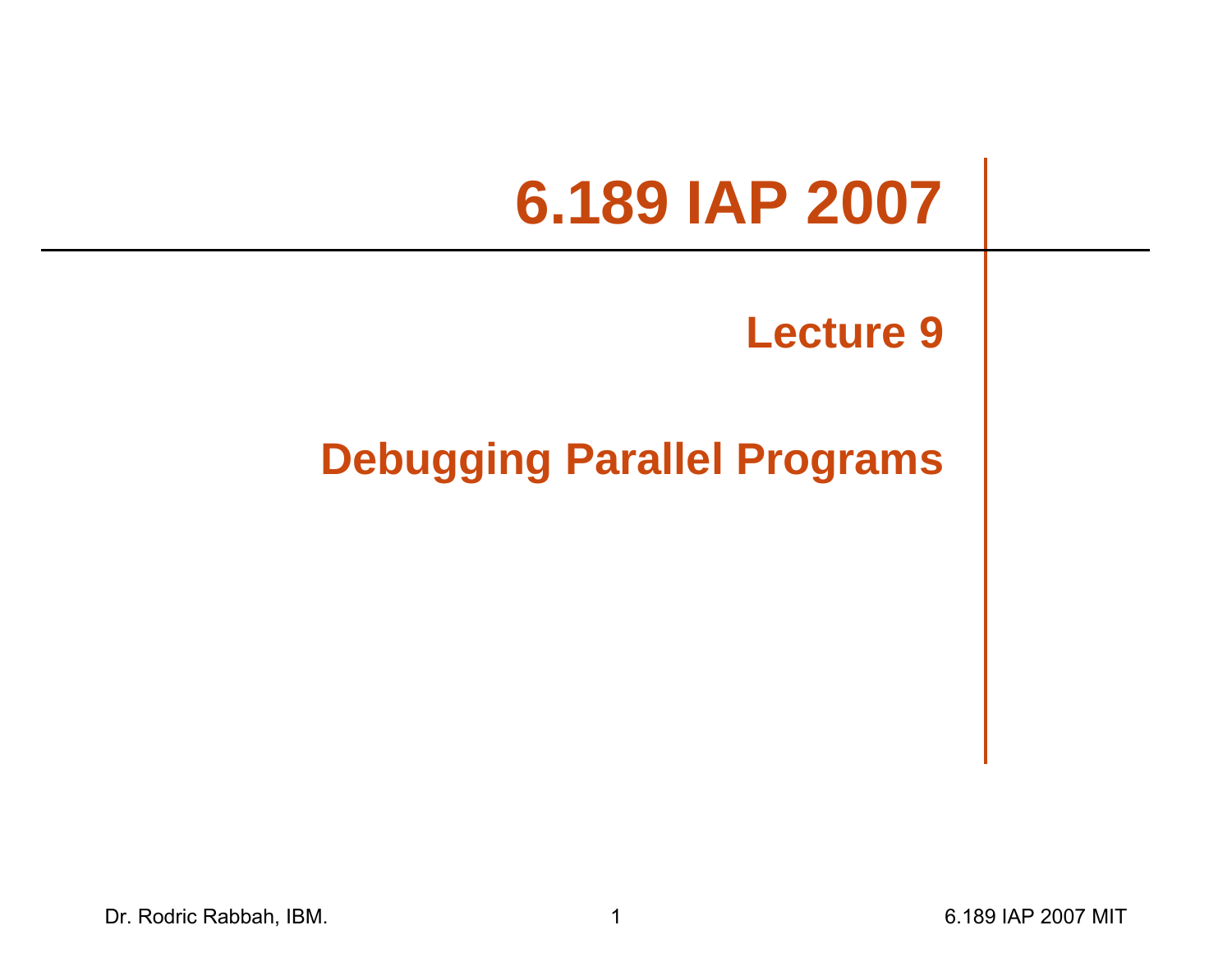## **Debugging Parallel Programs is Hard-er**

- Parallel programs are subject to the usual bugs
- Plus: new timing and synchronization errors
- And: parallel bugs often disappear when you add code to try to identify the bug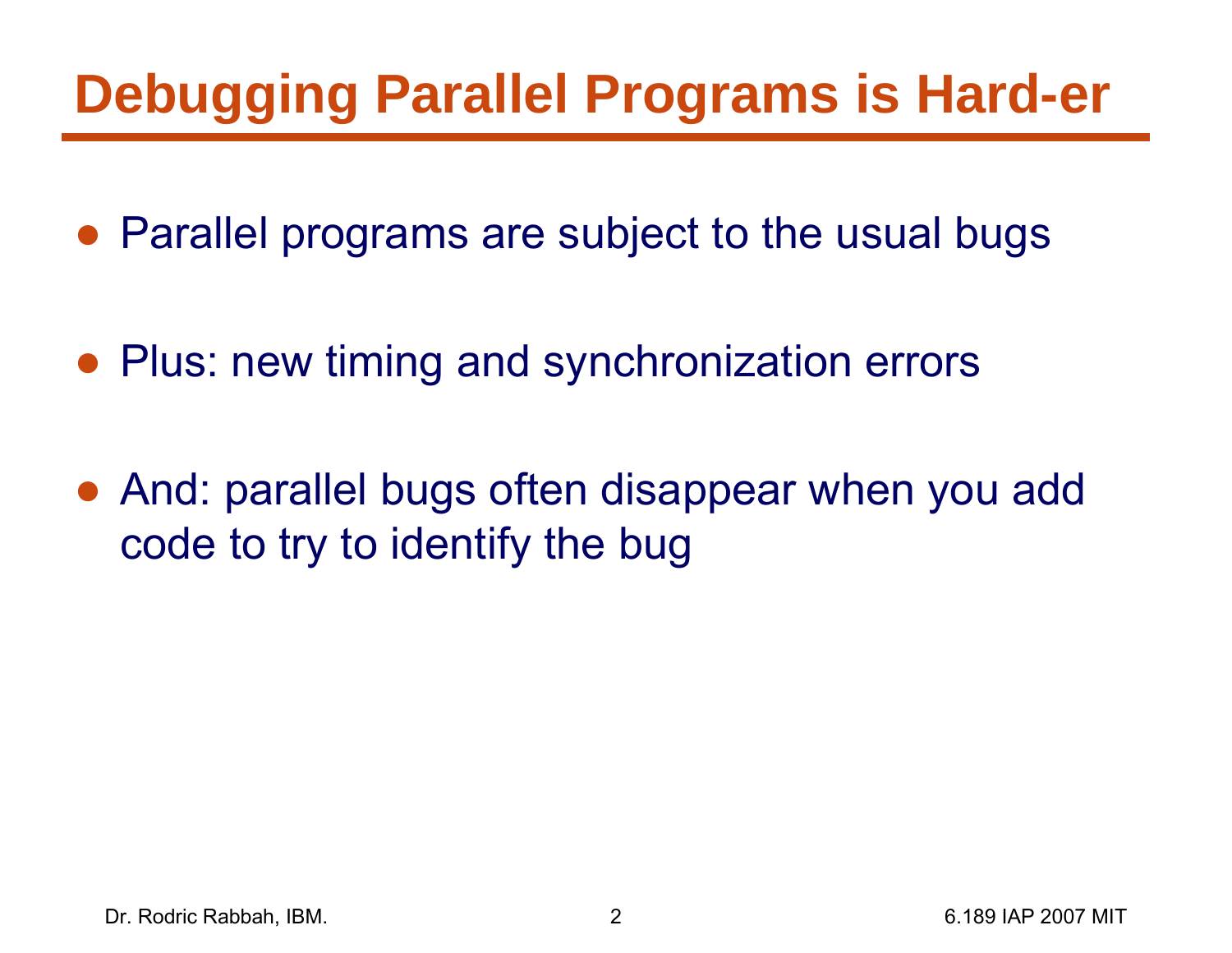# **Visual Debugging of Parallel Programs**

- A global view of the multiprocessor architecture
	- $\mathbb{R}^2$ Processors and communication links
- See which communication links are used
	- Perhaps even change the data in transmission
- Utilization of each processor
	- $\overline{\mathbb{R}}$ Can identify blocked processors, deadlock
- "step" through functionality?
	- **Lack of a global clock**
- Likely won't help with data races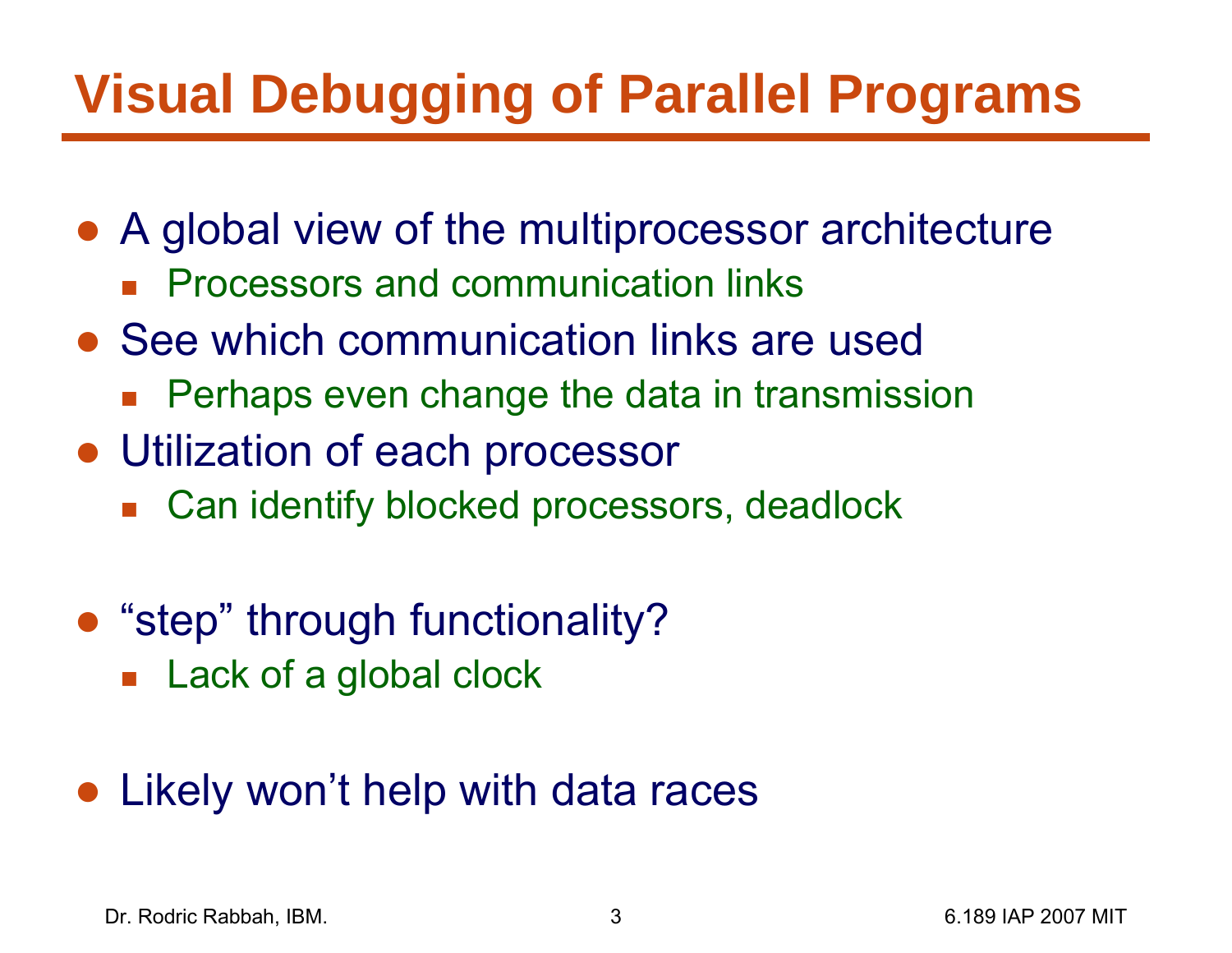#### **TotalView**



Dr. Rodric Rabbah, IBM. (a) 1898 1892 1898 1892 1898 1892 1898 1892 1898 1892 1898 1892 1898 1892 1898 1892 18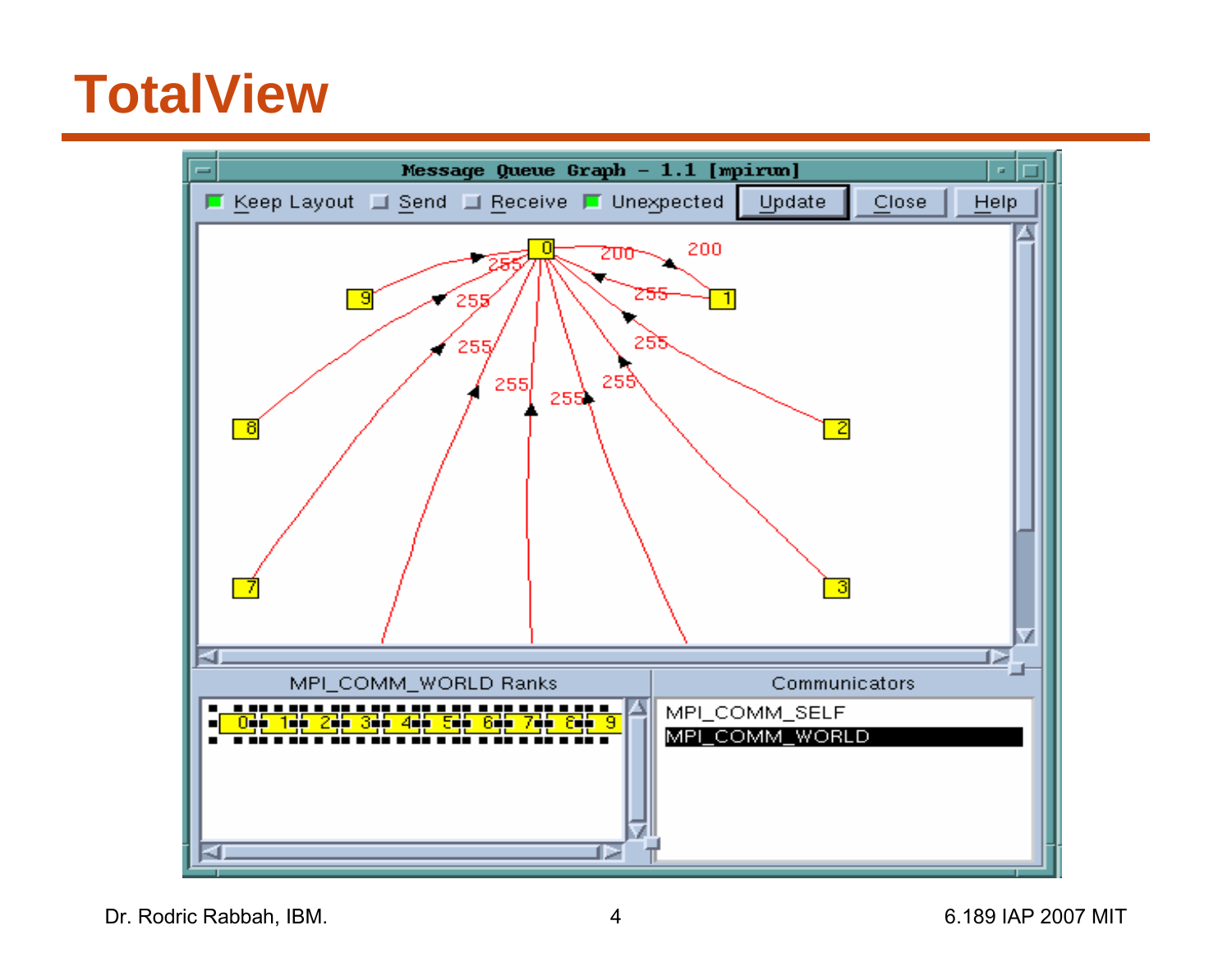# **Debugging Parallel Programs**

- Commercial debuggers
	- TotalView, …
- The **printf** approach
- gdb, MPI gdb, ppu/spu gdb, ...
- Research debuggers
	- StreamIt Debugger, ...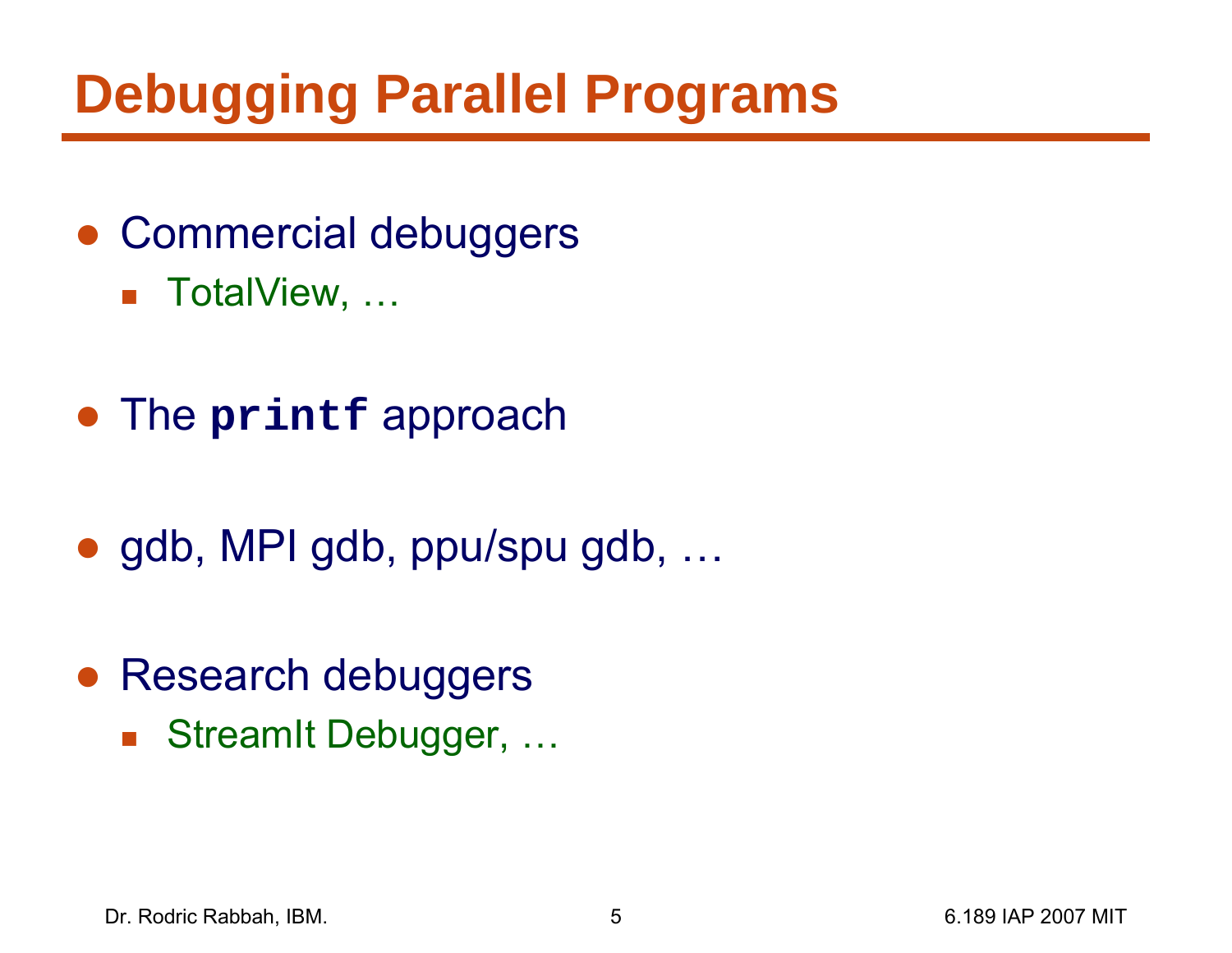#### **StreamIt Debugger**

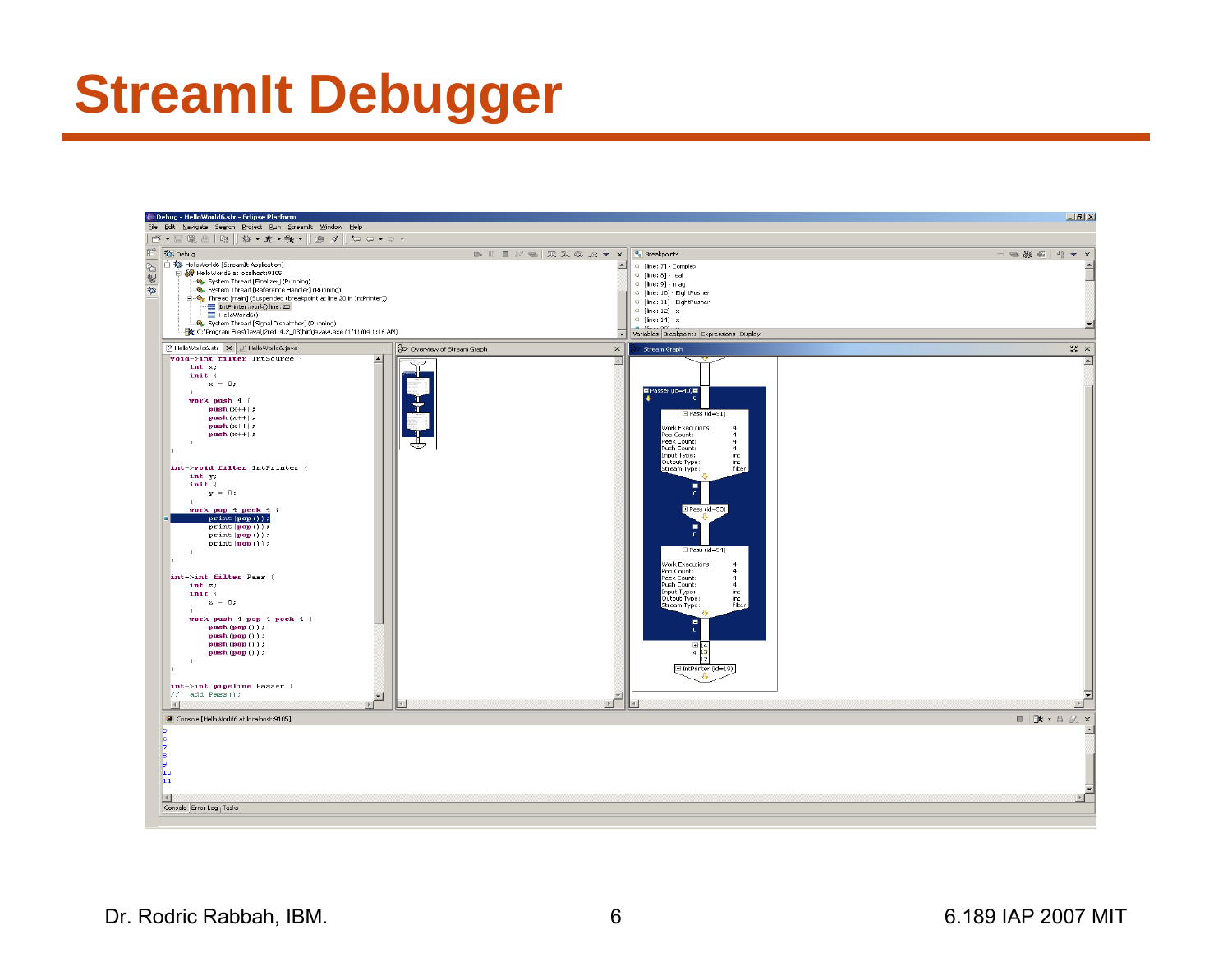# **Cell Debugger in Eclipse IDE**

| ℮                                                                                                         | Debug - dist.c - Eclipse SDK (on sloth)                                    |                          | $\Box$ x                                          |
|-----------------------------------------------------------------------------------------------------------|----------------------------------------------------------------------------|--------------------------|---------------------------------------------------|
| Eile Edit Refactor Navigate Search Project Run Window Help                                                |                                                                            |                          |                                                   |
| <b>ᅓ་ 0་ ལུ་ │ ૭: ૭: ∥ / འ་ │</b> ଥ៲་ ୡi་ ९: ♦་ ♦་<br>$\overline{\overline{610}}$<br>■<br>$H \oplus$      |                                                                            | ■   梦                    | 品 孝                                               |
| $=$ $\Box$<br>梦 Debug 83                                                                                  | (x)= Variables X Breakpoints Registers Modules                             |                          | $=$ $\Box$                                        |
| $\blacktriangledown$<br>$\mathbb{R}^2$ i $\blacktriangleright$<br>◈ ⊪ ⊪ ■ ☆<br><u>ော ဇာ ၉ = </u><br>dige  |                                                                            | క్షో<br>· 站 回<br>幻       | $\triangledown$                                   |
| $\equiv$ 3 spe_create_thread() 0x0fe18168                                                                 | Name                                                                       | Value                    |                                                   |
| ≡ 2 calc_dist() at /home/dxzhang/workspace/dist/dist.c:36 0x10                                            | $\triangledown$ $\triangledown$ id                                         |                          |                                                   |
| $\equiv$ 1 main() at /home/dxzhang/workspace/dist/dist.c:55 0x10001.                                      | $\triangleright \Rightarrow$ id[0]<br>$\triangleright$ $\rightarrow$ id[1] | 0x1001e038<br>0x00000001 |                                                   |
| 7 <sup>2</sup> Thread [2 cell] (Suspended: Breakpoint hit.)                                               | $(x)=i$                                                                    | $\mathbf{1}$             |                                                   |
| 3 main() at /home/dxzhang/workspace/dist_spu/dist_spu.c:19                                                | ka i                                                                       |                          |                                                   |
| $\equiv$ 2 _start() 0x0000009c                                                                            |                                                                            |                          | E                                                 |
| $\equiv$ 1 _start() 0x0000009c<br>$\blacktriangleright$<br>$\vert \cdot \vert$                            | $\overline{\mathbf{v}}$<br>$\lceil \bullet \rceil$                         |                          | $\overline{\phantom{a}}$<br>$\blacktriangleright$ |
|                                                                                                           |                                                                            |                          | $=$ $\Box$                                        |
| $\mathbf{\mathbf{c}}$ dist.c $\mathbf{\mathbf{\mathcal{Z}}}$<br>c dist_spu.c                              |                                                                            |                          |                                                   |
| $cb[1].a\_addr = (uintptr32_t)$ &a[NUM_POINTS / 2];<br>$cb[1].b\_addr = (uintptr32_t)b;$                  |                                                                            |                          |                                                   |
| $cb[1]$ .res_addr = (uintptr32_t)&dist[NUM_POINTS / 2];                                                   |                                                                            |                          |                                                   |
| // Create SPU threads                                                                                     |                                                                            |                          |                                                   |
| for (int i = 0; i < 2; i++) {<br>⇒.<br>$id[i] = spe\_create_thread(0, \&dist_spu, \&cb[i], NULL, -1, 0);$ |                                                                            |                          |                                                   |
| ł                                                                                                         |                                                                            |                          |                                                   |
| // Wait for threads                                                                                       |                                                                            |                          |                                                   |
| for (int i = 0; i < 2; i++) {                                                                             |                                                                            |                          |                                                   |
| $spe\_wait(id[i], NULL, 0);$<br>ł                                                                         |                                                                            |                          |                                                   |
| J.                                                                                                        |                                                                            |                          |                                                   |
| extern void gen_points();                                                                                 |                                                                            |                          |                                                   |
| extern void verify_dist();                                                                                |                                                                            |                          |                                                   |
| int                                                                                                       |                                                                            |                          |                                                   |
| $- - - - 73$<br>$\vert \cdot \vert$                                                                       |                                                                            |                          | $\blacktriangleright$                             |
| D°<br>1:1                                                                                                 |                                                                            |                          |                                                   |

Dr. Rodric Rabbah, IBM. 6.189 IAP 2007 MIT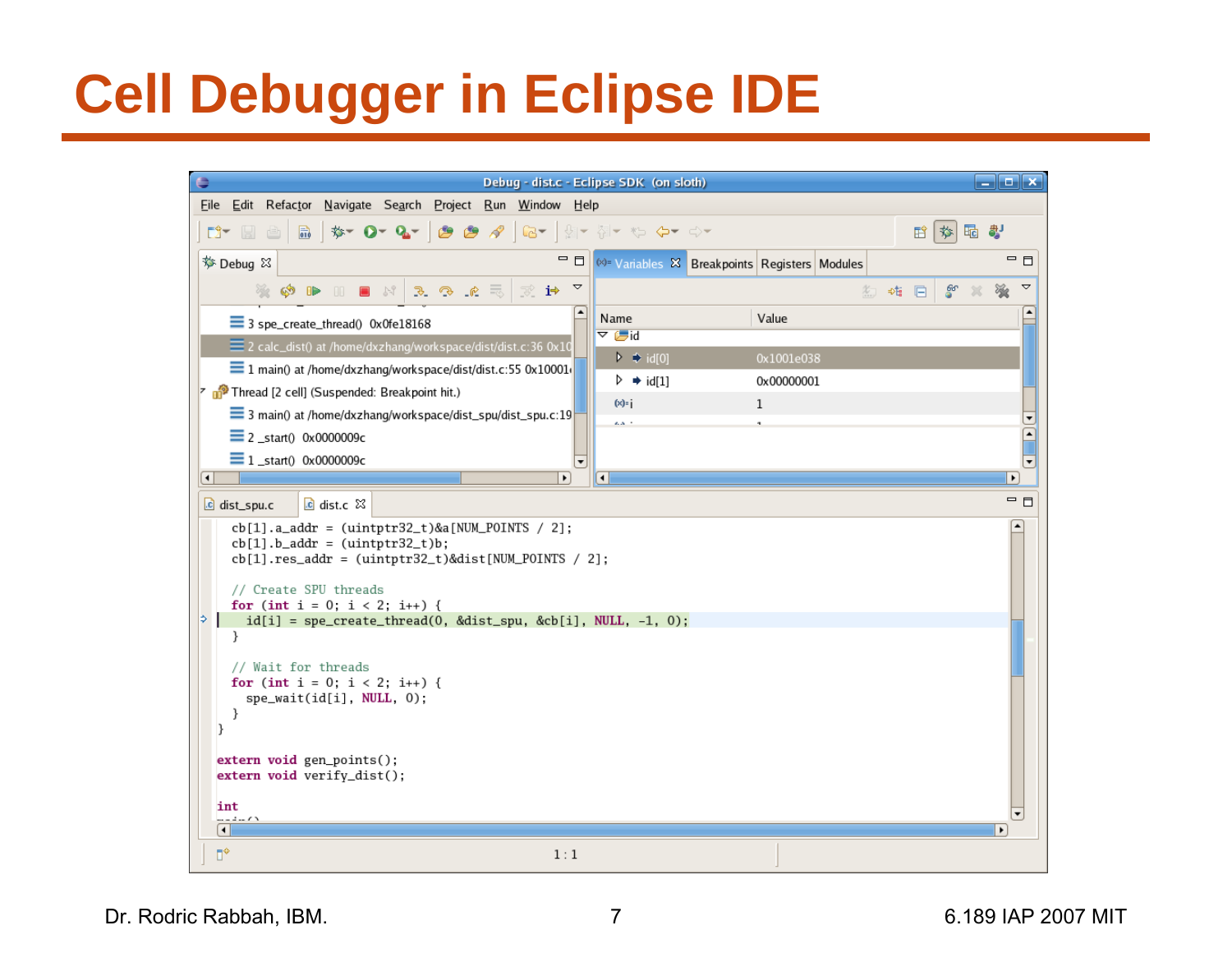#### **Pattern-based Approach to Debugging**

- "Defect Patterns": common kinds of bugs in parallel programs
	- **Useful tips to prevent them**
	- $\mathcal{L}^{\mathcal{A}}$ Recipes for effective resolution
- Inspired by empirical studies at University of Maryland
	- F http://fc-md.umd.edu/softwareday//presentations/Session0/Keynote.pdf
- At the end of this course, will try to identify some common Cell defect patterns based on your feedback and projects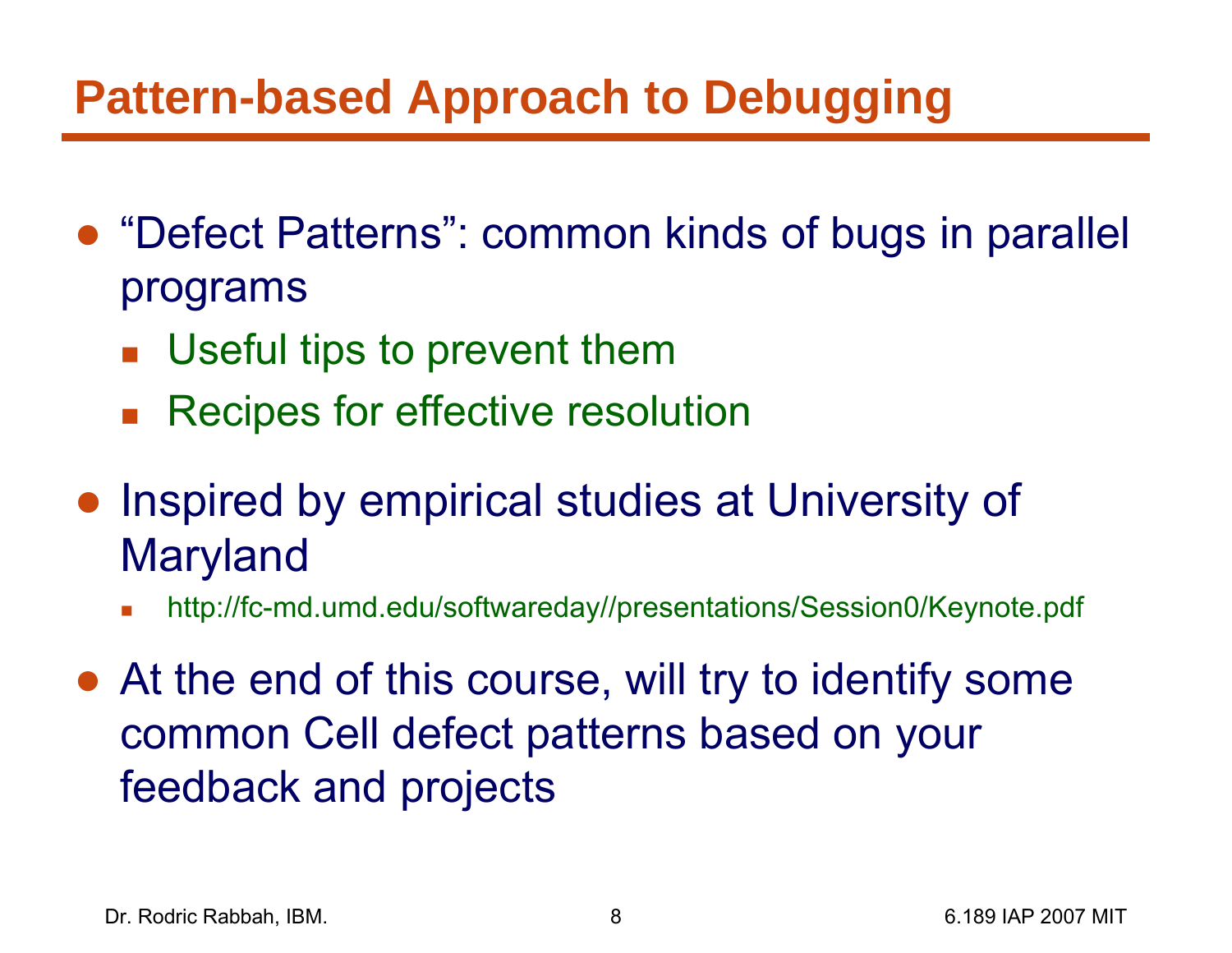#### **Defect Pattern: Erroneous Use of Language Features**

- ●**Examples** 
	- F Inconsistent parameter types for get/send and put/receive
	- $\mathcal{L}^{\mathcal{A}}$ Required function calls
	- F Inappropriate choice of functions
- Symptoms
	- Compile-type error (easy to fix)
	- $\overline{\mathcal{L}}$  Some defects may surface only under specific conditions
		- Number of processors, value of input, alignment issues
- Cause
	- F Lack of experience with the syntax and semantics of new language features
- **•** Prevention
	- $\mathcal{L}_{\mathcal{A}}$ Check unfamiliar language features carefully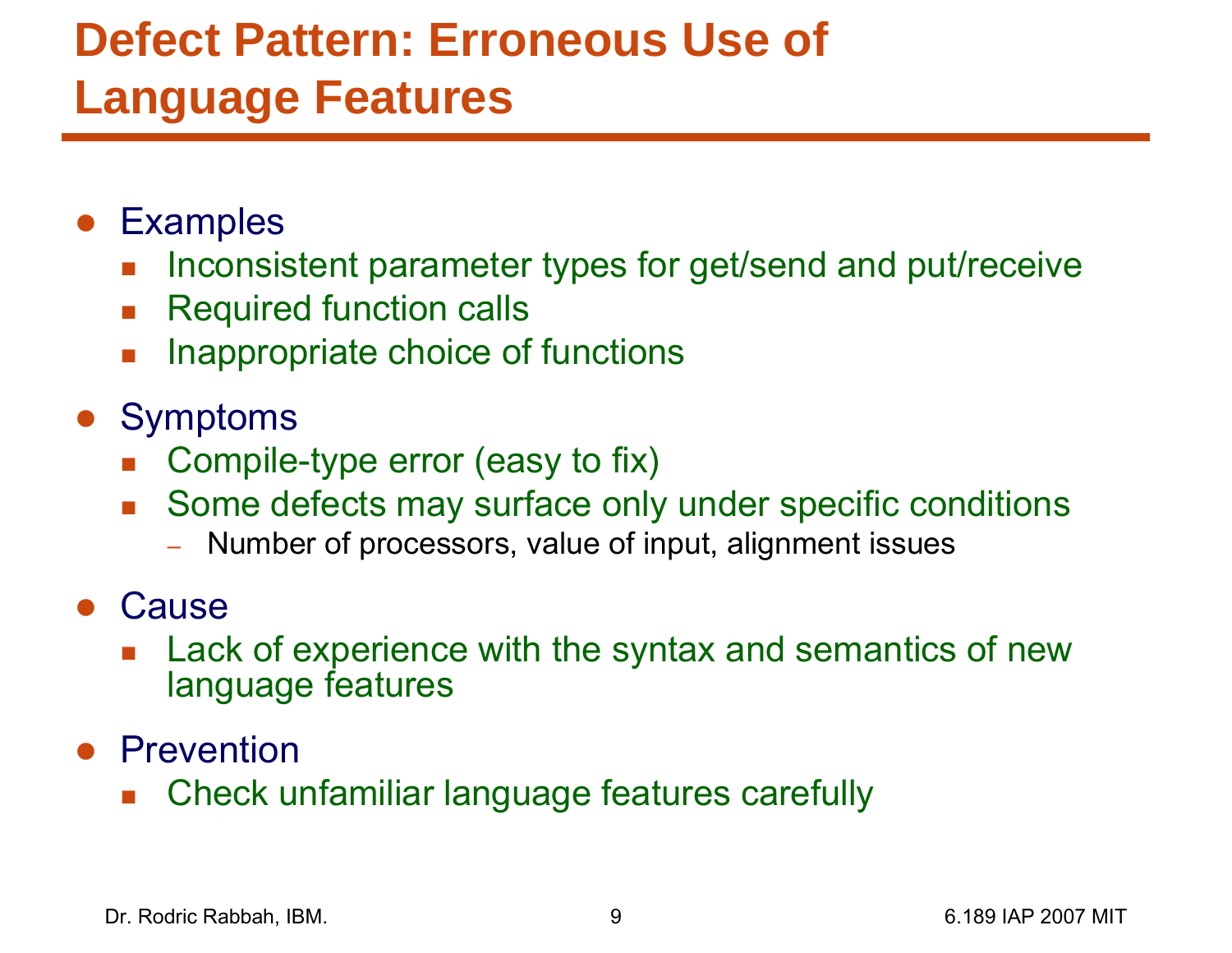#### **Does Cell have too many functions?**

- Yes! But you may not need all of them
- Understand a few basic features

**spe\_create\_thread spe\_wait**

**spe\_write\_in\_mbox spe\_stat\_in\_mbox**

**spe\_read\_out\_mbox spe\_stat\_out\_mbox**

**spe\_write\_signal**

**spe\_get\_ls spe\_get\_ps\_area**

**spe\_mfc\_get spe\_mfc\_put spe\_mfc\_read\_tag\_status**

**spe\_create\_group spe\_get\_event**

**mfc\_get mfc\_put mfc\_stat\_cmd\_queue mfc\_write\_tag\_mask mfc\_read\_tag\_status\_all/any/immediate**

**spu\_read\_in\_mbox spu\_stat\_in\_mbox**

**spu\_write\_out\_mbox, spu\_write\_out\_intr\_mbox spu\_stat\_out\_mbox, spu\_stat\_out\_intr\_mbox**

**spu\_read\_signal1/2 spu\_stat\_signal1/2**

**spu\_write\_event\_mask spu\_read\_event\_status spu\_stat\_event\_status spu\_write\_event\_ack**

**spu\_read\_decrementer spu\_write\_decrementer**

Dr. Rodric Rabbah, IBM. 10 6.189 IAP 2007 MIT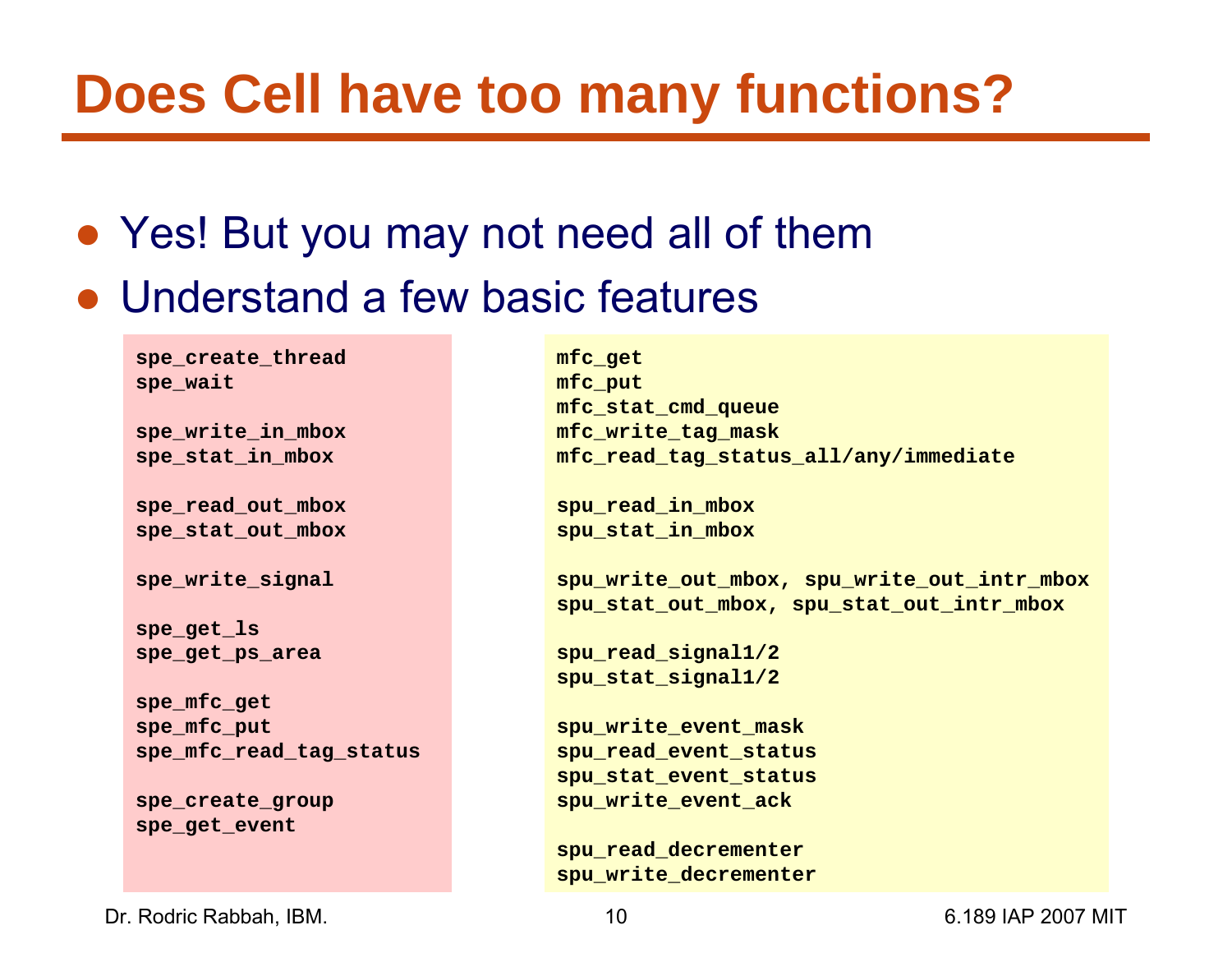## **Defect Pattern: Space Decomposition**

- ● Incorrect mapping between the problem space and the program memory space
- Symptoms
	- $\overline{\phantom{a}}$ Segmentation fault (if array index is out of range)
	- F. Incorrect or slightly incorrect output
- $\bullet$ **Cause** 
	- $\mathcal{L}_{\mathcal{A}}$  Mapping in parallel version can be different from that in serial version
		- Array origin is different in every processor
		- Additional memory space for communication can complicate the mapping logic
- Prevention
	- $\mathcal{L}^{\mathcal{L}}$ Validate memory allocation carefully when parallelizing code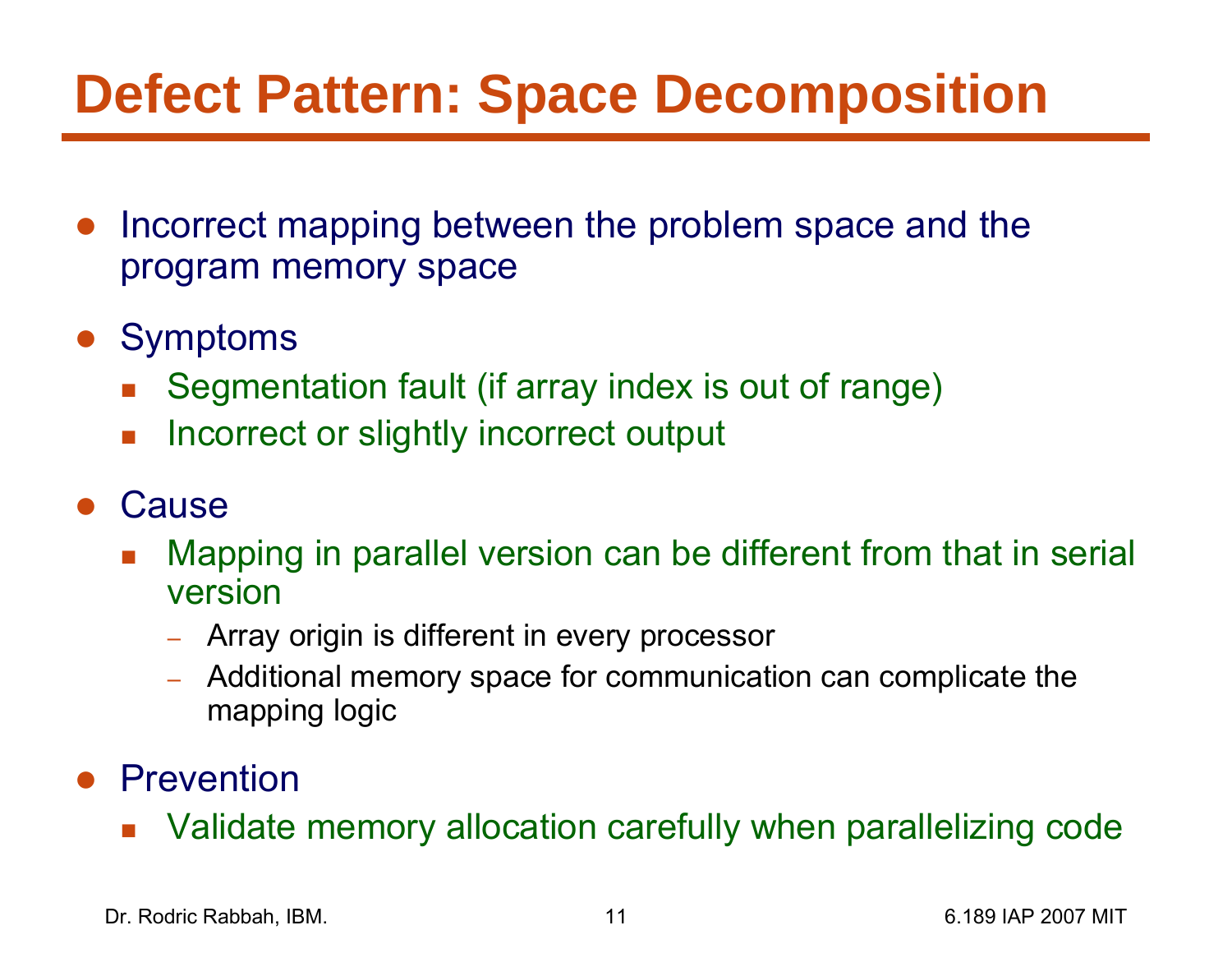

●N cells, each of which holds an integer [0..9]

- П **cell[0]=2, cell[1]=1, …, cell[N-1]=3**
- $\bullet$  In each step, cells are updated using values of neighboring cells
	- П **cellnext[x] = (cell[x-1] + cell[x+1]) mod 10**
	- $\mathcal{L}_{\mathrm{max}}$ **cellnext[0]=(3+1), cellnext[1]=(2+6), …**
	- П Assume the last cell is connected to the first cell
- ●Repeat for *steps* times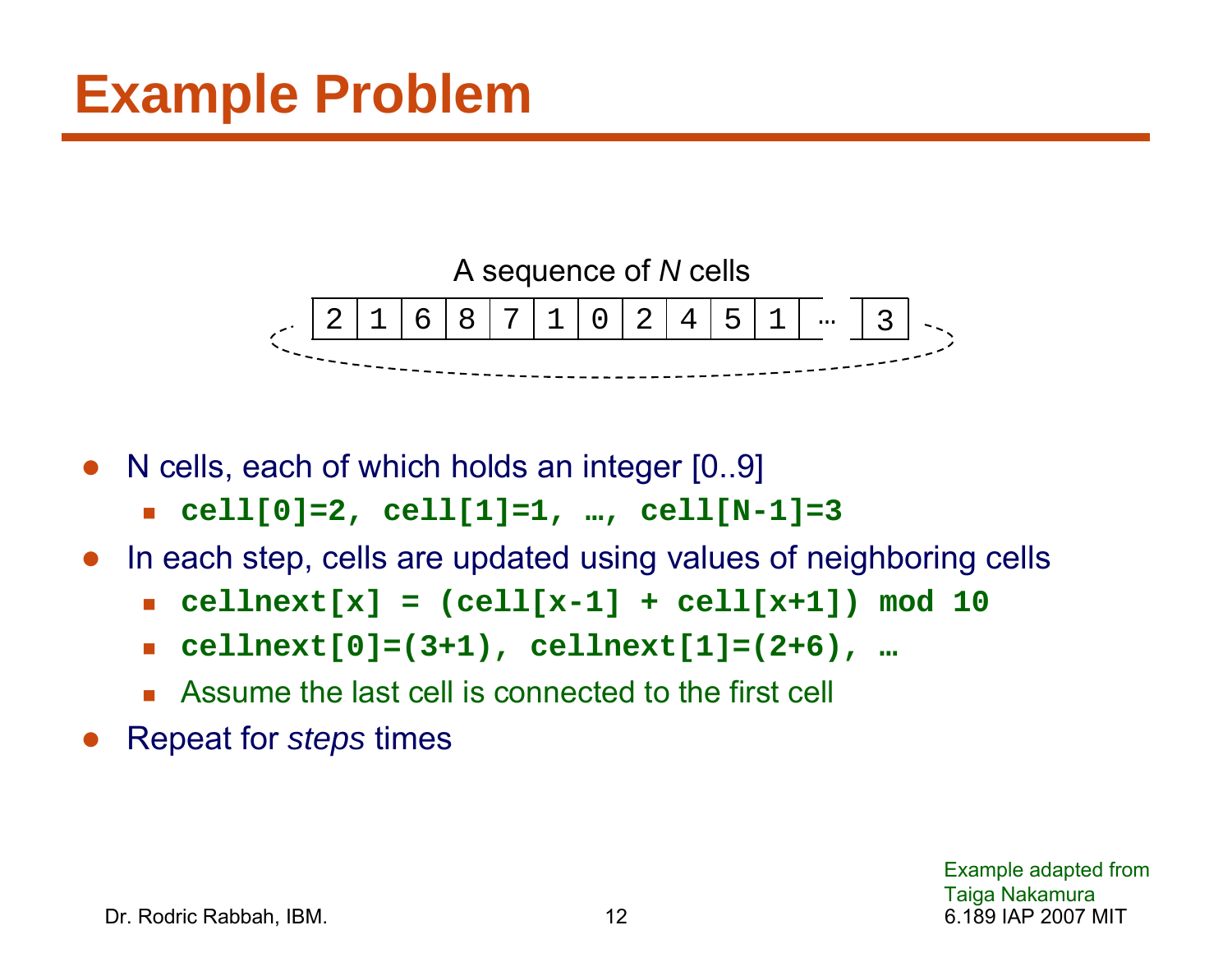## **Sequential Implementation**

#### • Approach to implementation

- Use an integer array **buffer[]** for current cell values
- Use a second array **nextbuffer[]** to store the values for next step
- Swap the buffers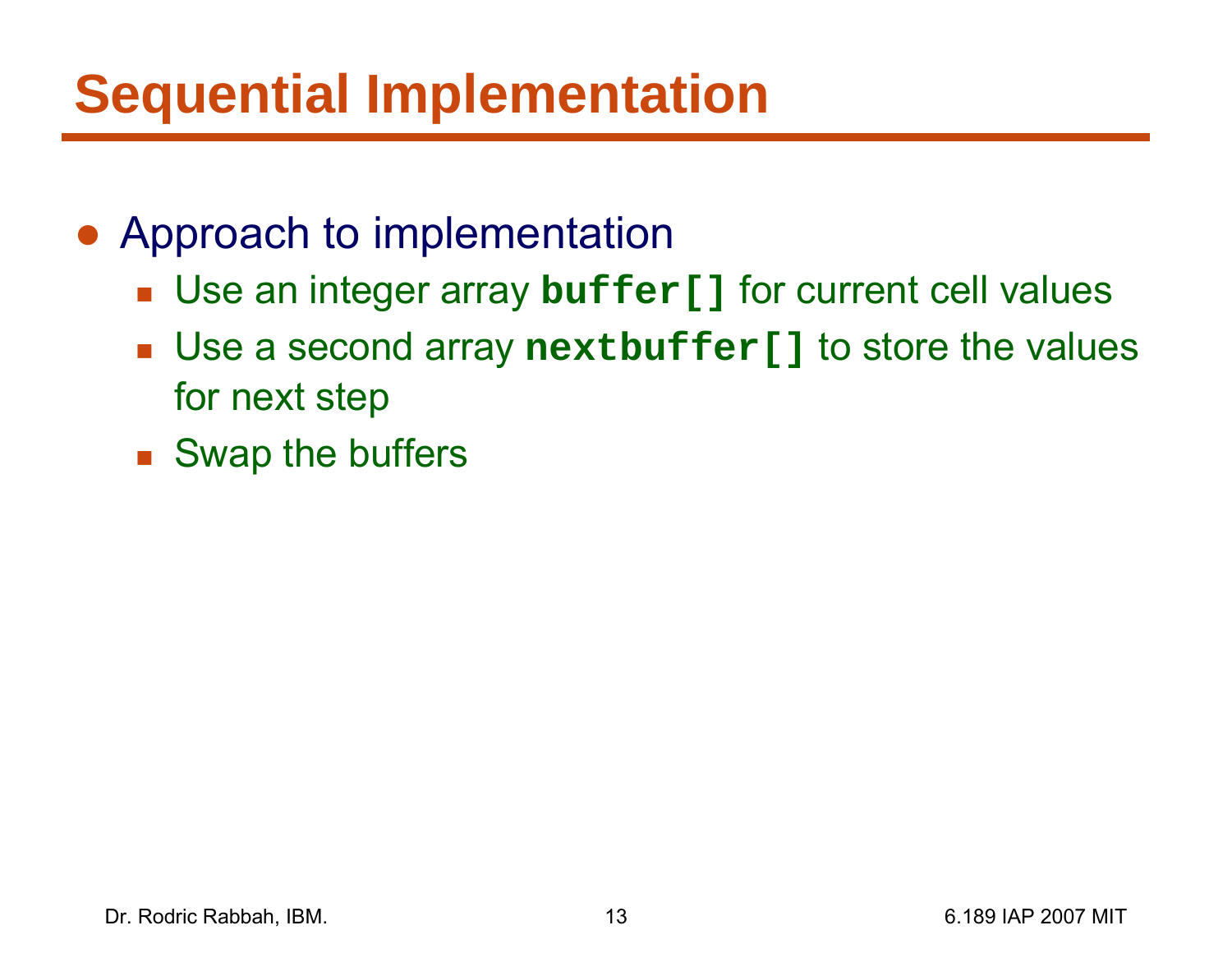#### **Sequential C Code**

```
/* Initialize cells */
int x, n, *tmp;
int *buffer = (int*)malloc(N * sizeof(int));
int *nextbuffer = (int*)malloc(N * sizeof(int));
FILE *fp = fopen("input.dat", "r");
if (fp == NULL) { ext{exit(-1)} }
for (x = 0; x < N; x++) { fscanf(fp, "%d", &buffer[x]); }
fclose(fp);
/* Main loop */
for (n = 0; n < steps; n++) {
  for (x = 0; x < N; x++) {
    nextbuffer[x] = (buffer[(x-1+N)%N]+buffer[(x+1)%N]) % 10;
  }
  tmp = buffer; buffer = nextbuffer; nextbuffer = tmp;
}
/* Final output */
...free(nextbuffer); free(buffer);
```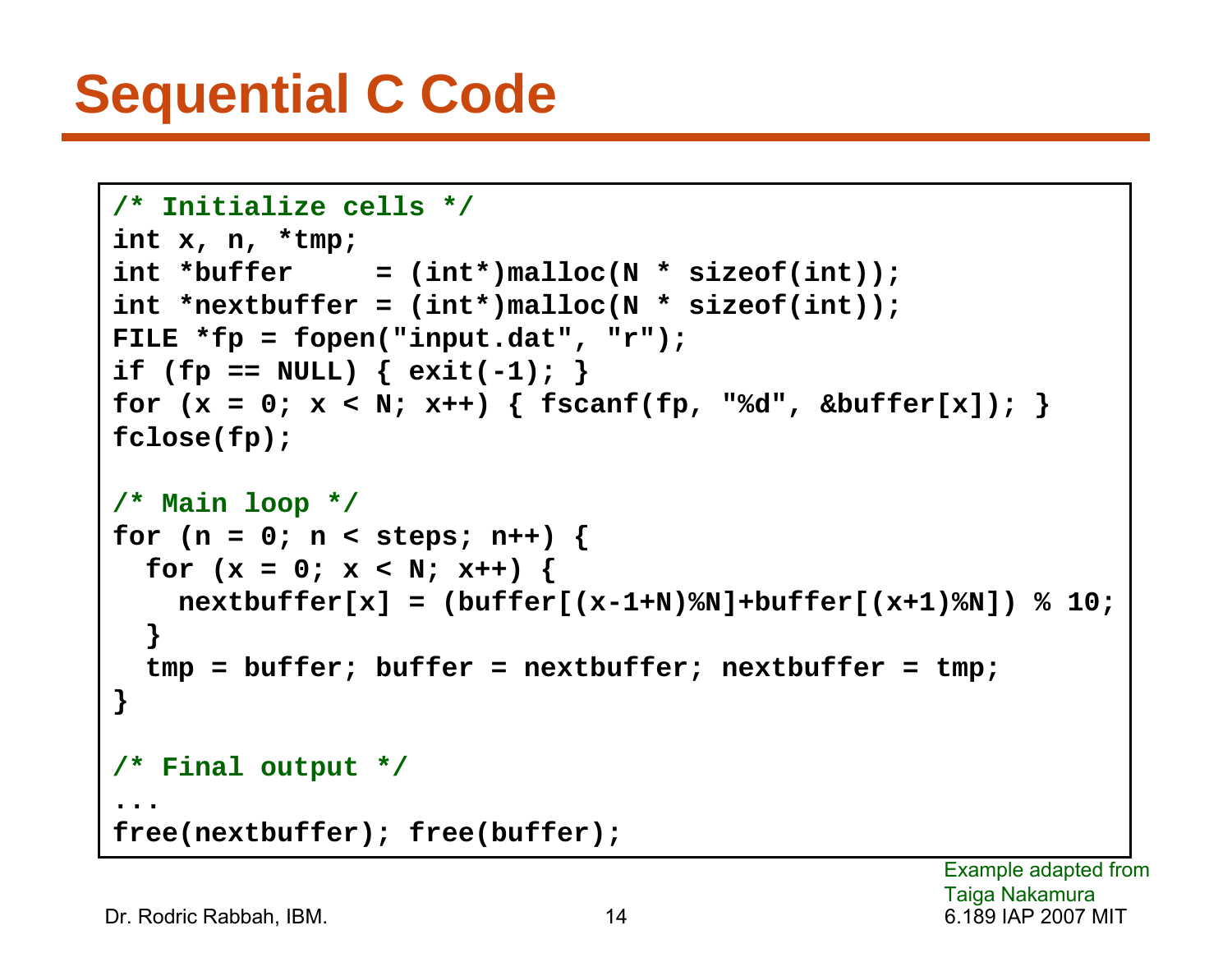#### **Approach to a Parallel Version**

- ● Each processor keeps 1/size cells
	- F size = number of processors



- ● Each processor needs to:
	- $\mathcal{C}^{\mathcal{A}}$ update the locally-stored cells
	- $\overline{\phantom{a}}$  exchange boundary cell values between neighboring processes

Dr. Rodric Rabbah, IBM. 15 6.189 IAP 2007 MIT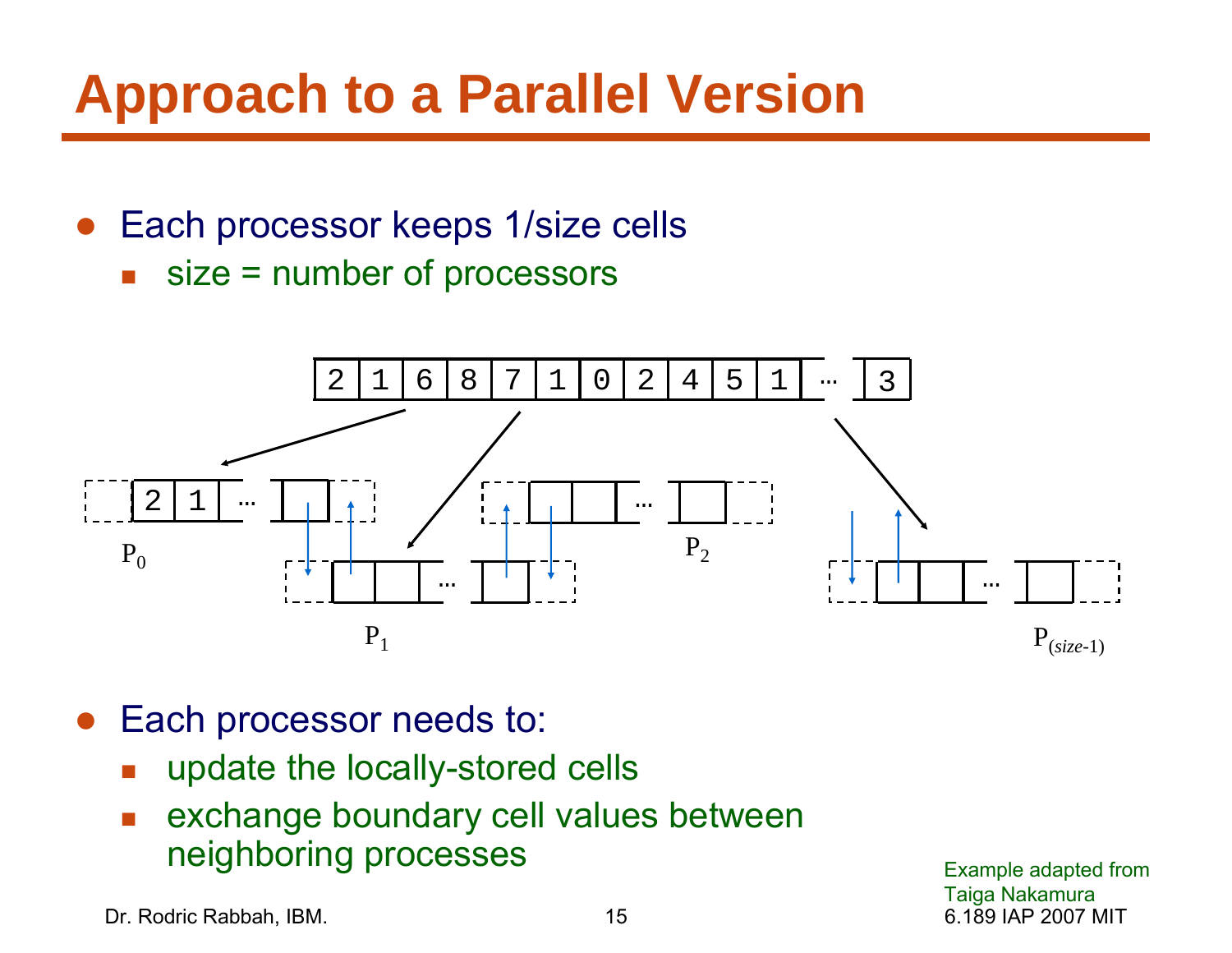```
nlocal = N / size;
buffer = (int*)malloc((nlocal+2) * sizeof(int));
nextbuffer = (int*)malloc((nlocal+2) * sizeof(int));
/* Main loop */
for (n = 0; n < steps; n++) {
  for (x = 0; x < nlocal; x++) {
    nextbuffer[x] = (buffer[(x-1+N)%N]+buffer[(x+1)%N]) % 10;
  }
  /* Exchange boundary cells with neighbors */
  ...tmp = buffer; buffer = nextbuffer; nextbuffer = tmp;
}
```


Dr. Rodric Rabbah, IBM. 16 6.189 IAP 2007 MIT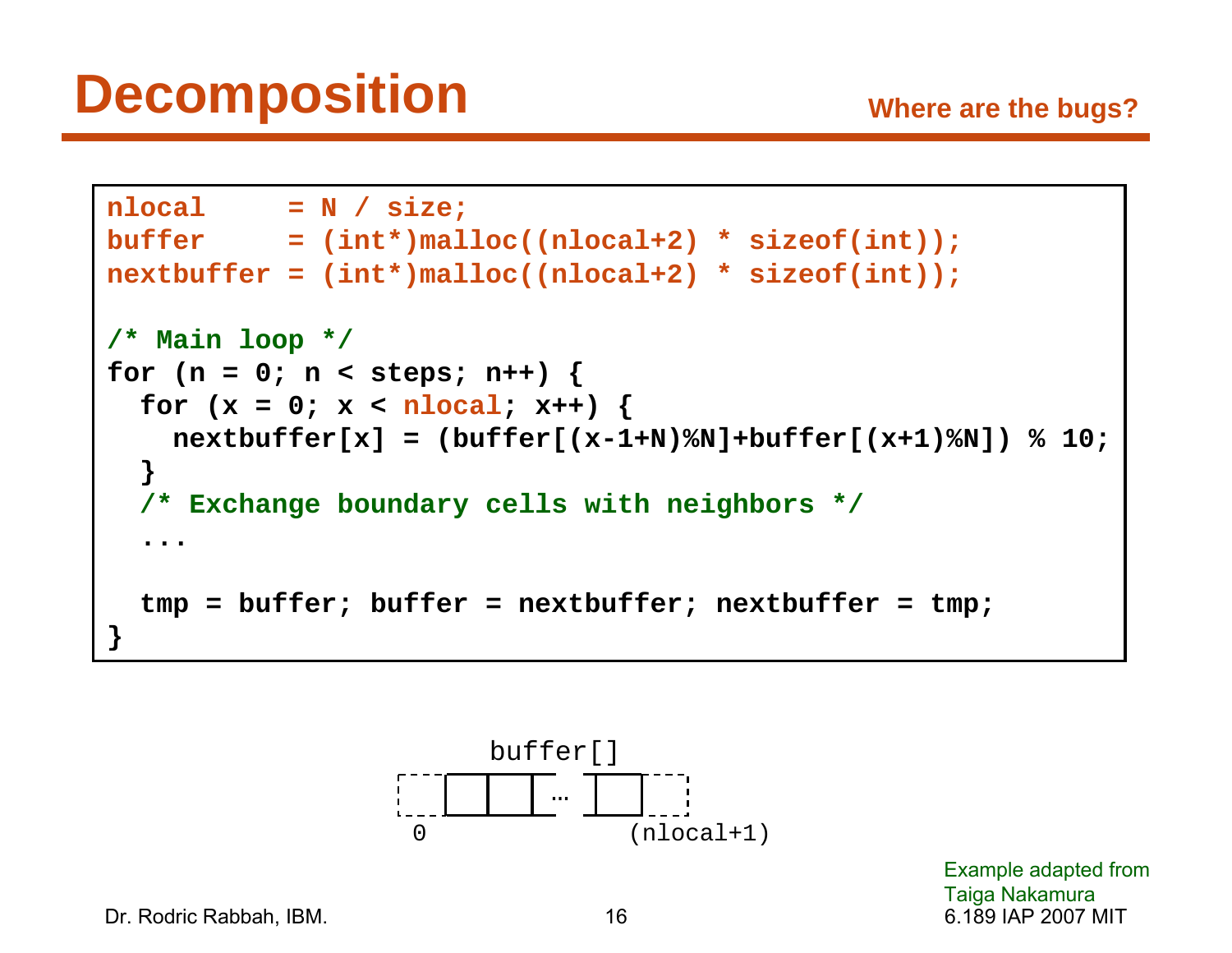```
nlocal = N / size;
N may not be divisible by size
buffer = (int*)malloc((nlocal+2) * sizeof(int));
nextbuffer = (int*)malloc((nlocal+2) * sizeof(int));
/* Main loop */
for (n = 0; n < steps; n++) {
  for (x = 0; x < nlocal; x++) {
(x = 1; x < nlocal+1; x++)
    nextbuffer[x] = (buffer[(x-1+N)%N]+buffer[(x+1)%N]) % 10;
  }
  /* Exchange boundary cells with neighbors */
  ...tmp = buffer; buffer = nextbuffer; nextbuffer = tmp;
}
```


Dr. Rodric Rabbah, IBM. 17 17 6.189 IAP 2007 MIT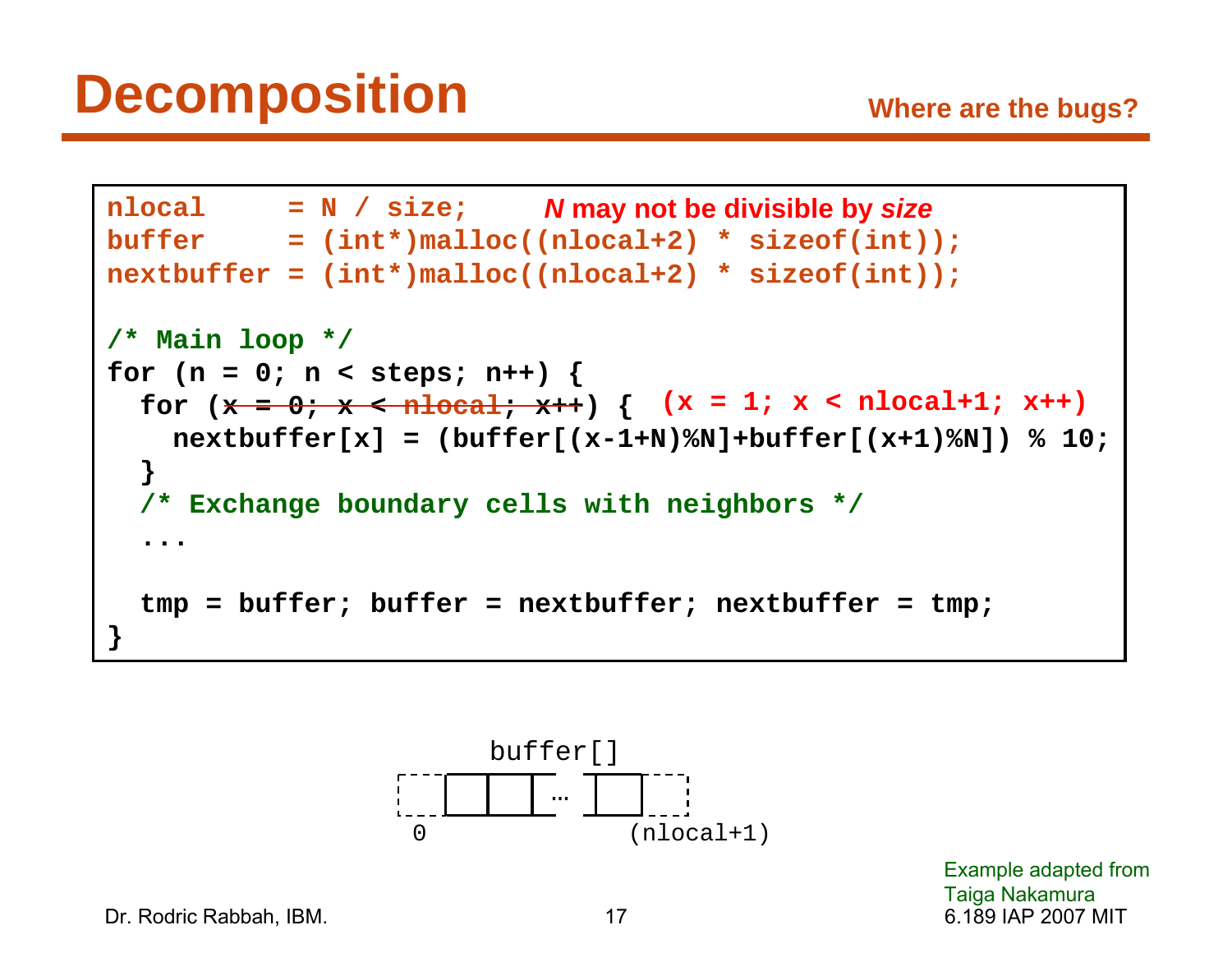## **Defect Pattern: Synchronization**

- ● Improper coordination between processes
	- F Well-known defect type in parallel programming
	- $\mathcal{L}_{\text{max}}$ Deadlocks, race conditions
- Symptoms
	- F Program hangs
	- $\mathcal{L}_{\mathcal{A}}$ Incorrect/non-deterministic output
- ● Causes
	- $\mathbb{Z}^{\mathbb{Z}^{\times}}$ Some defects can be very subtle
	- F Use of asynchronous (non-blocking) communication can lead to more synchronization defects
- **•** Preventions
	- Make sure that all communication is correctly coordinated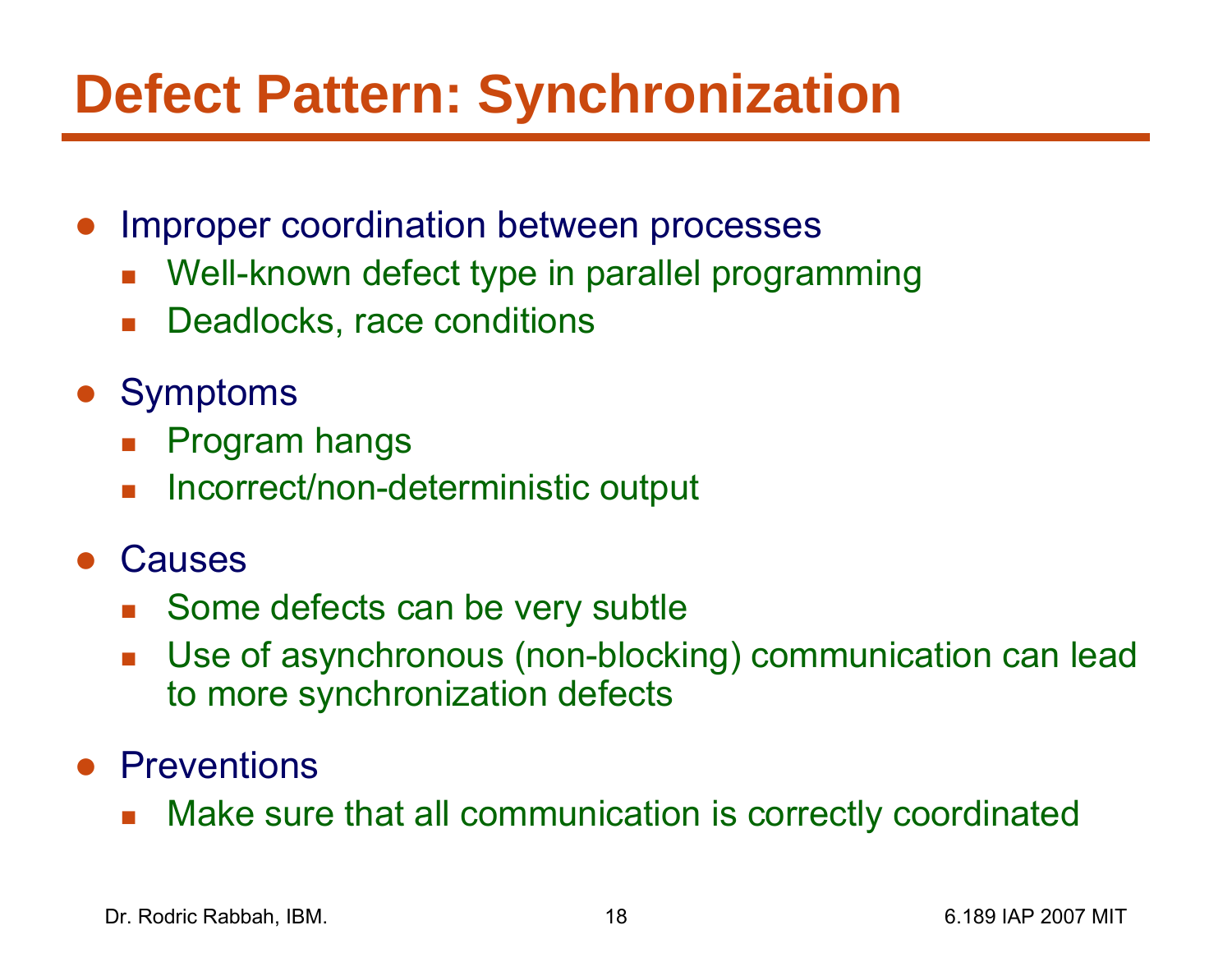



Dr. Rodric Rabbah, IBM. 19 6.189 IAP 2007 MIT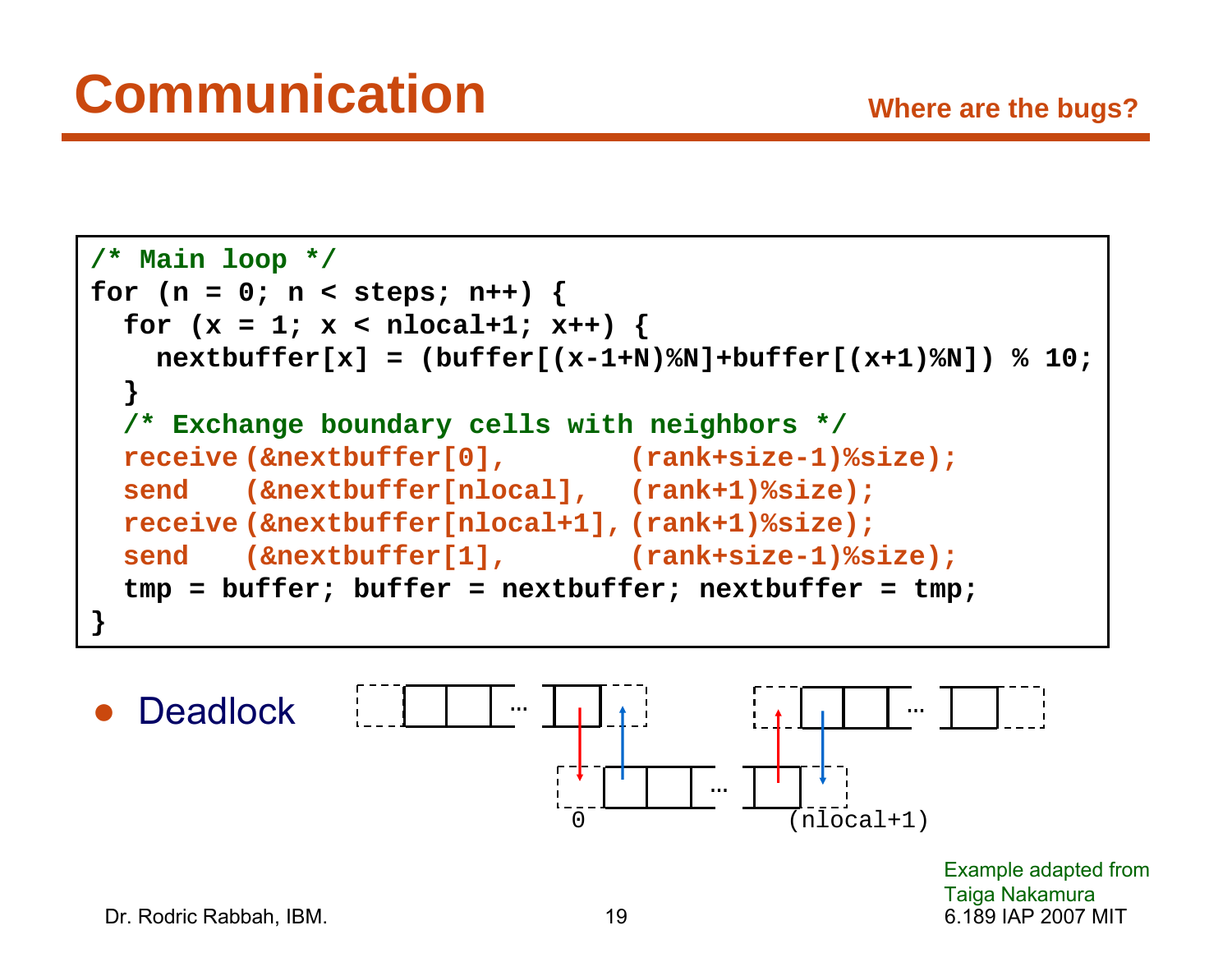#### **Modes of Communication**

- Recall there are different types of sends and receives
	- **Synchronous**
	- $\overline{\mathbb{R}}$ Asynchronous
	- $\mathcal{L}_{\mathcal{A}}$ **Blocking**
	- Non-blocking
- $\bullet$  Tips for orchestrating communication
	- **Alternate the order of sends and receives**
	- $\mathcal{L}_{\mathcal{A}}$  Use asynchronous and non-blocking messages where possible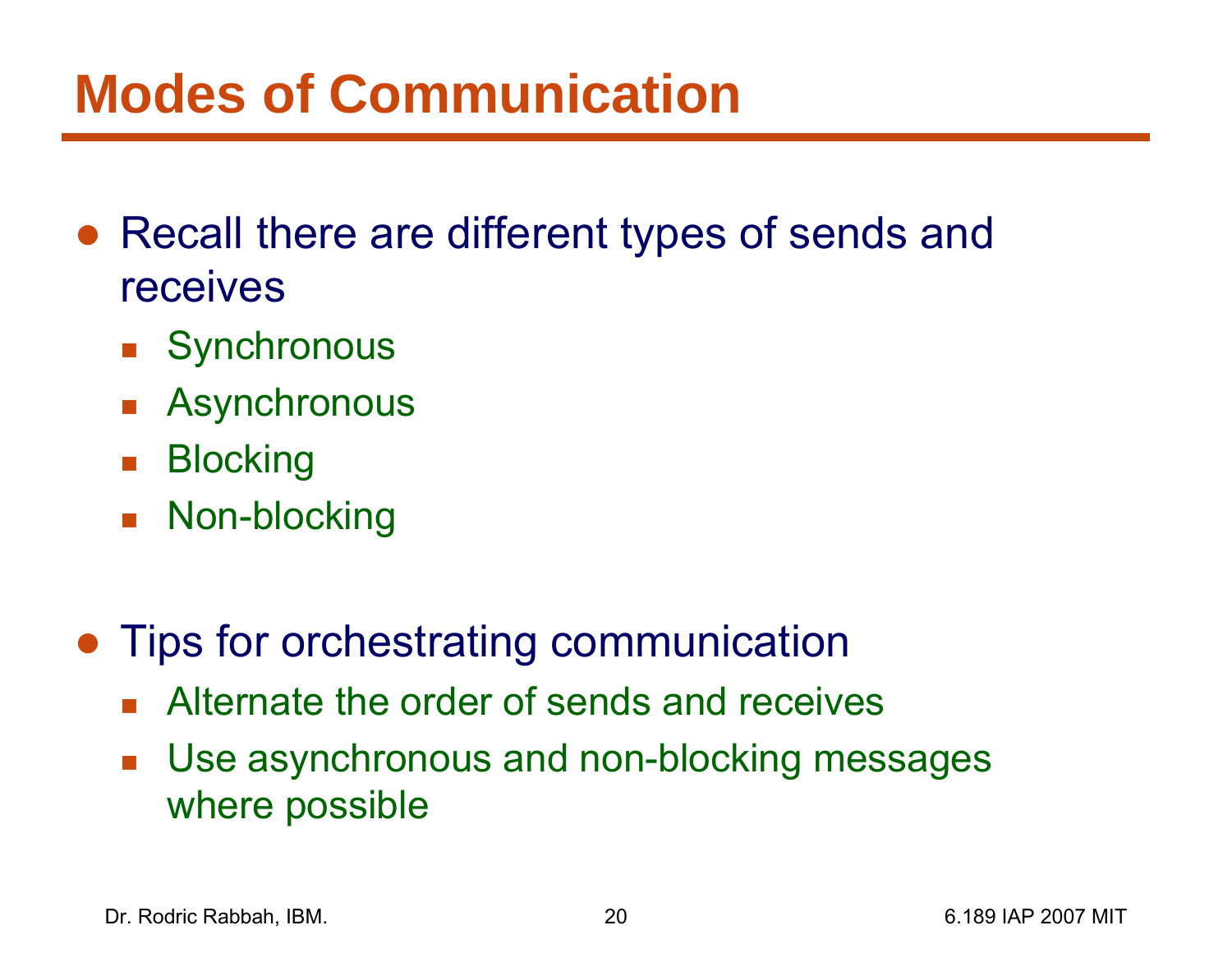#### **Defect Pattern: Side-effect of Parallelization**

- Ordinary serial constructs may have unexpected side-effects when they used concurrently
- Symptoms
	- **Number 1** Various correctness and performance problems
- Causes
	- F. Sequential part of code is overlooked
	- $\overline{\mathcal{A}}$  Typical parallel programs contain only a few parallel primitives, and the rest of the code is a sequential program running many times

#### **•** Prevention

- $\mathcal{L}_{\mathcal{A}}$ Don't just focus on the parallel code
- $\mathcal{L}_{\text{max}}$  Check that the serial code is working on one processor, but remember that the defect may surface only in a parallel context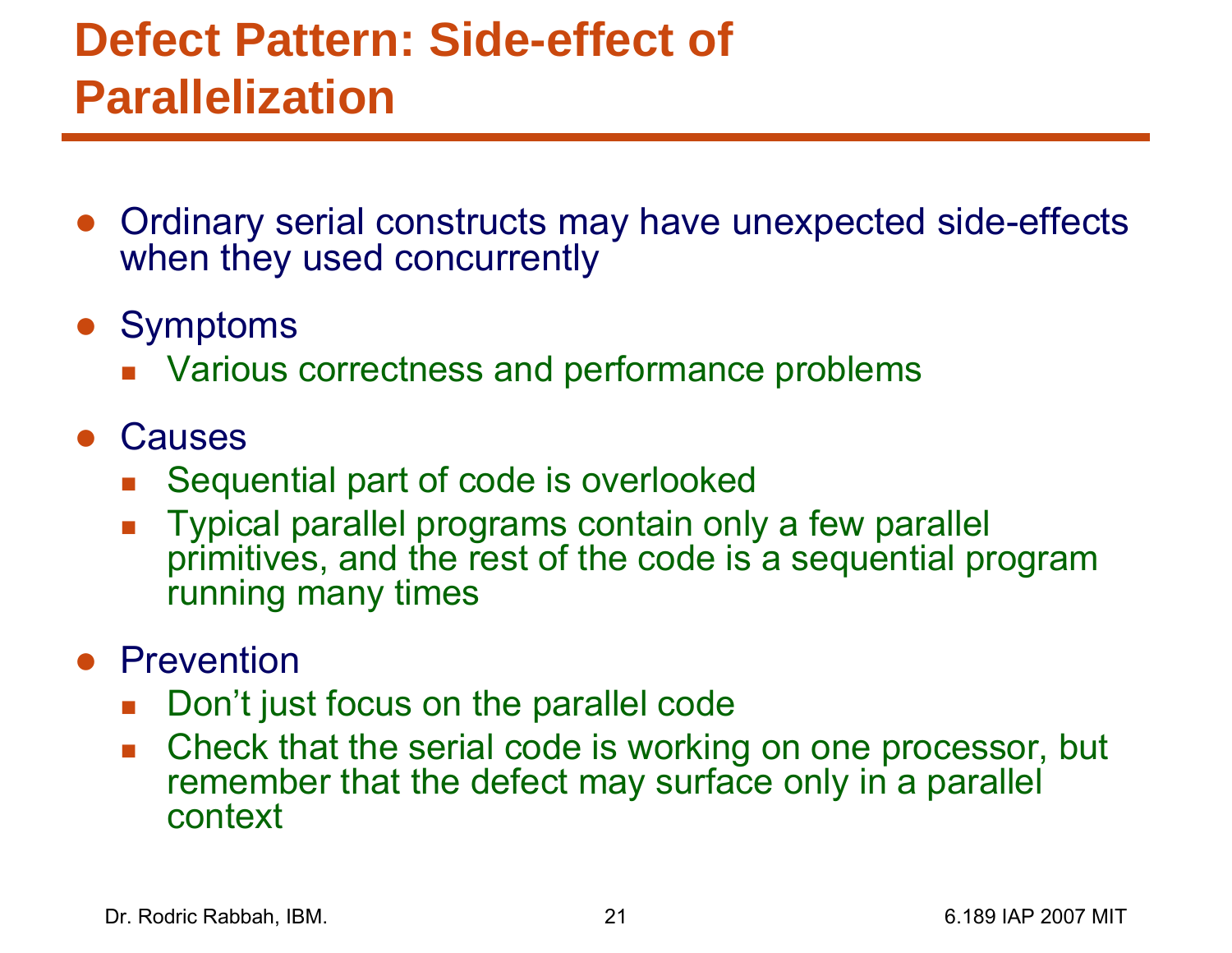```
/* Initialize cells with input file */
fp = fopen("input.dat", "r");
if (fp == NULL) { exit(-1); }
nskip = ...
for (x = 0; x < nskip; x++) { fscanf(fp, "%d", &dummy); }
for (x = 0; x < nlocal; x++) { fscanf(fp, "%d", &buffer[x+1]); }
fclose(fp);
/* Main loop */
...
```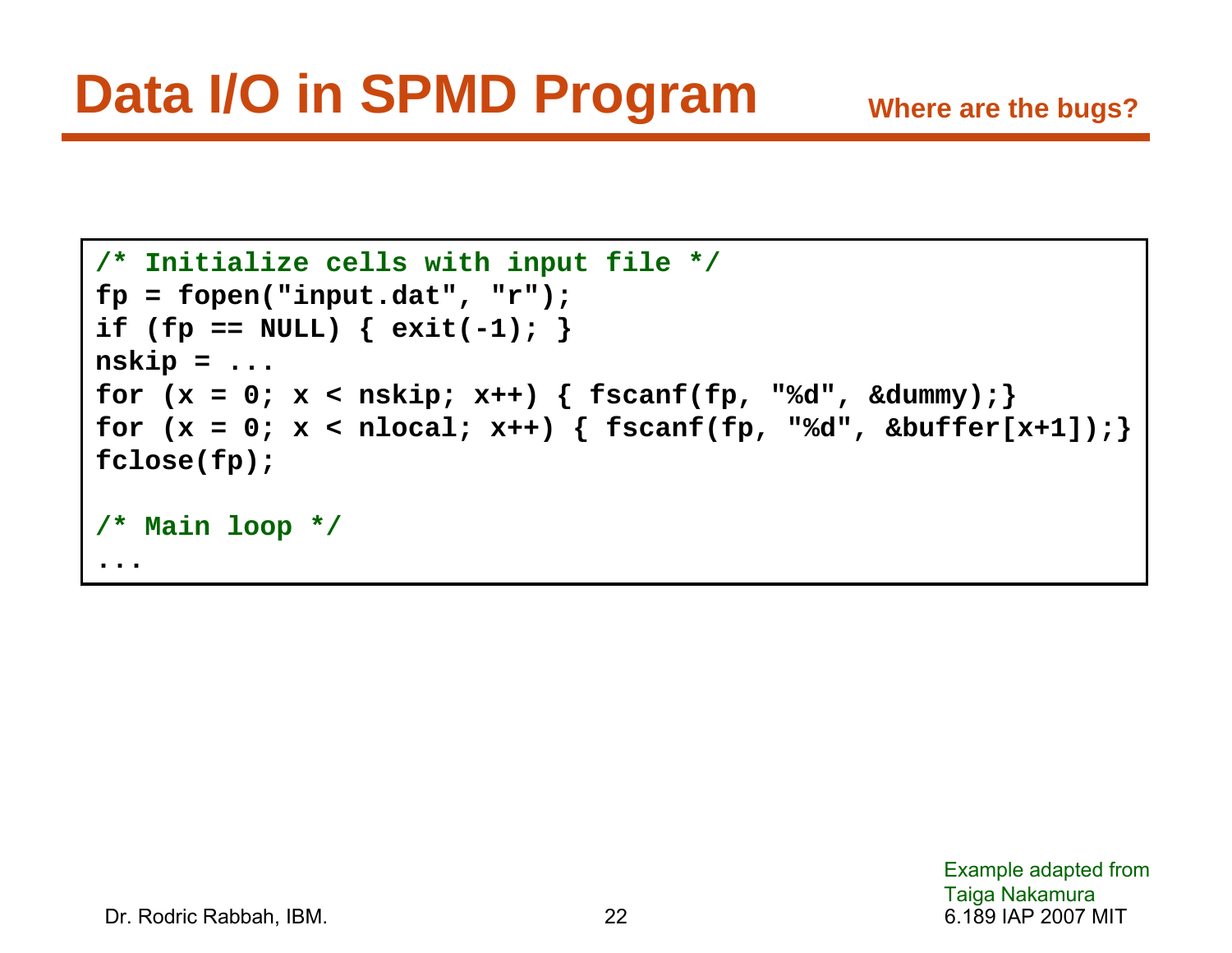```
/* Initialize cells with input file */
fp = fopen("input.dat", "r");
if (fp == NULL) { exit(-1); }
nskip = ...
for (x = 0; x < nskip; x++) { fscanf(fp, "%d", &dummy); }
for (x = 0; x < nlocal; x++) { fscanf(fp, "%d", &buffer[x+1]); }
fclose(fp);
/* Main loop */
...
```
- File system may cause performance bottleneck if all processors access the same file simultaneously
- Schedule I/O carefully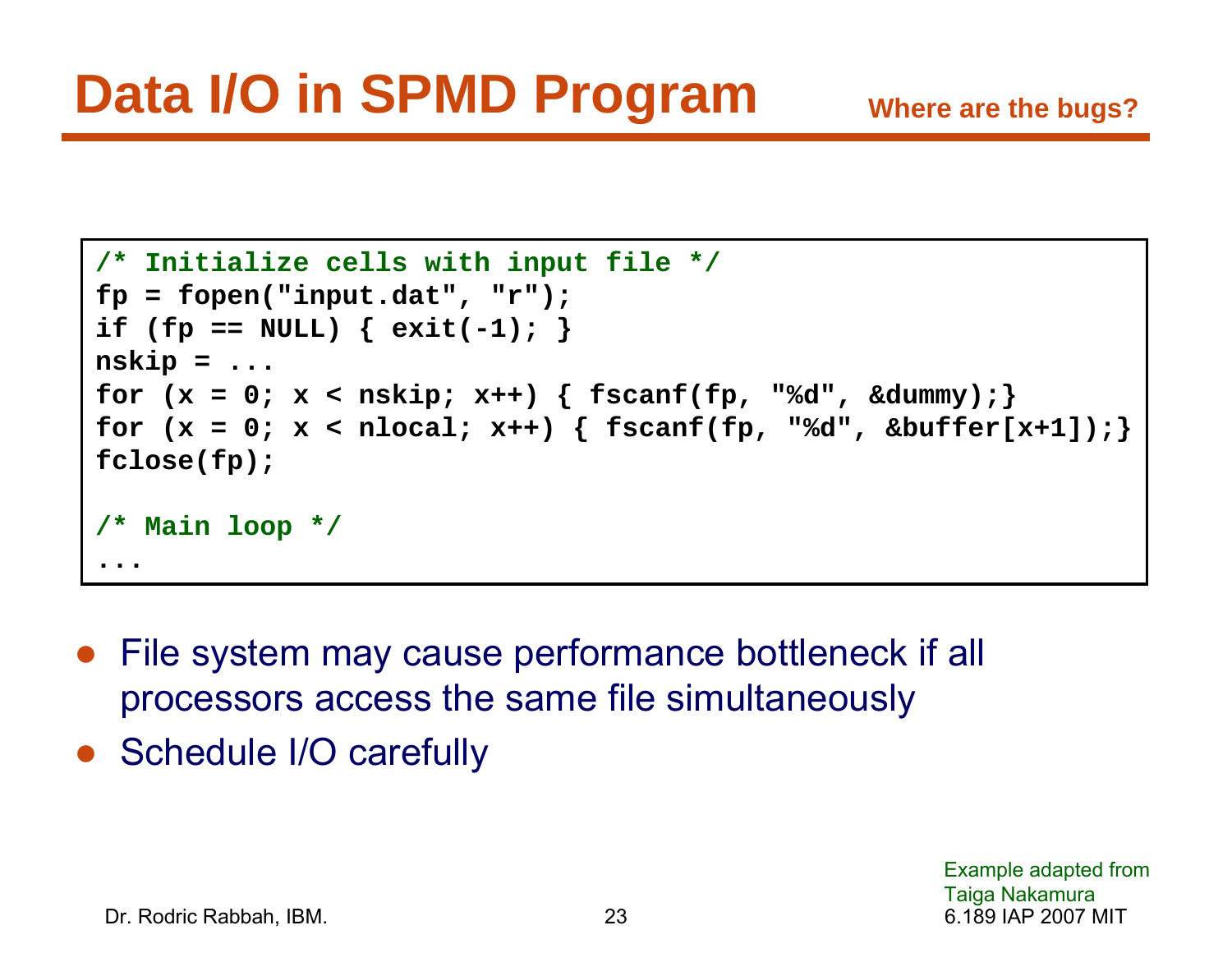## **Data I/O in SPMD Program**

```
/* Initialize cells with input file */
if (rank == MASTER) {
fp = fopen("input.dat", "r");
if (fp == NULL) { exit(-1); }
for (x = 0; x < nlocal; x++) { fscanf(fp, "%d", &buffer[x+1]); }
for (p = 1; p < size; p++) {
  /* Read initial data for process p and send it */
}
fclose(fp);
}
else {
  /* Receive initial data*/
}
```
●Often only one processor (master) needs to do the I/O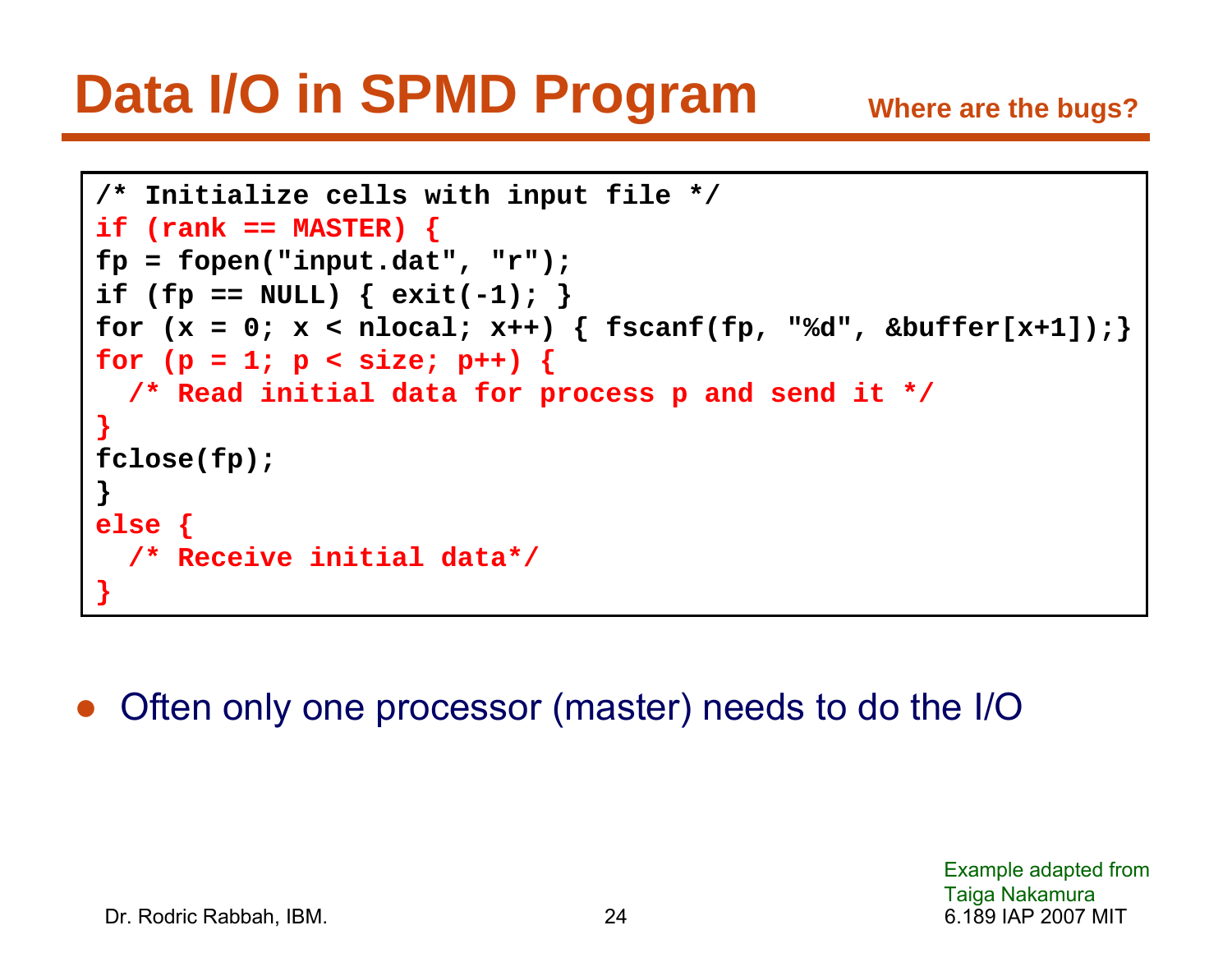```
/* What if we initialize cells with random values... */
srand(time(NULL));
for (x = 0; x < nlocal; x++) {
 buffer[x+1] = rand() % 10;
}
/* Main loop */
...
```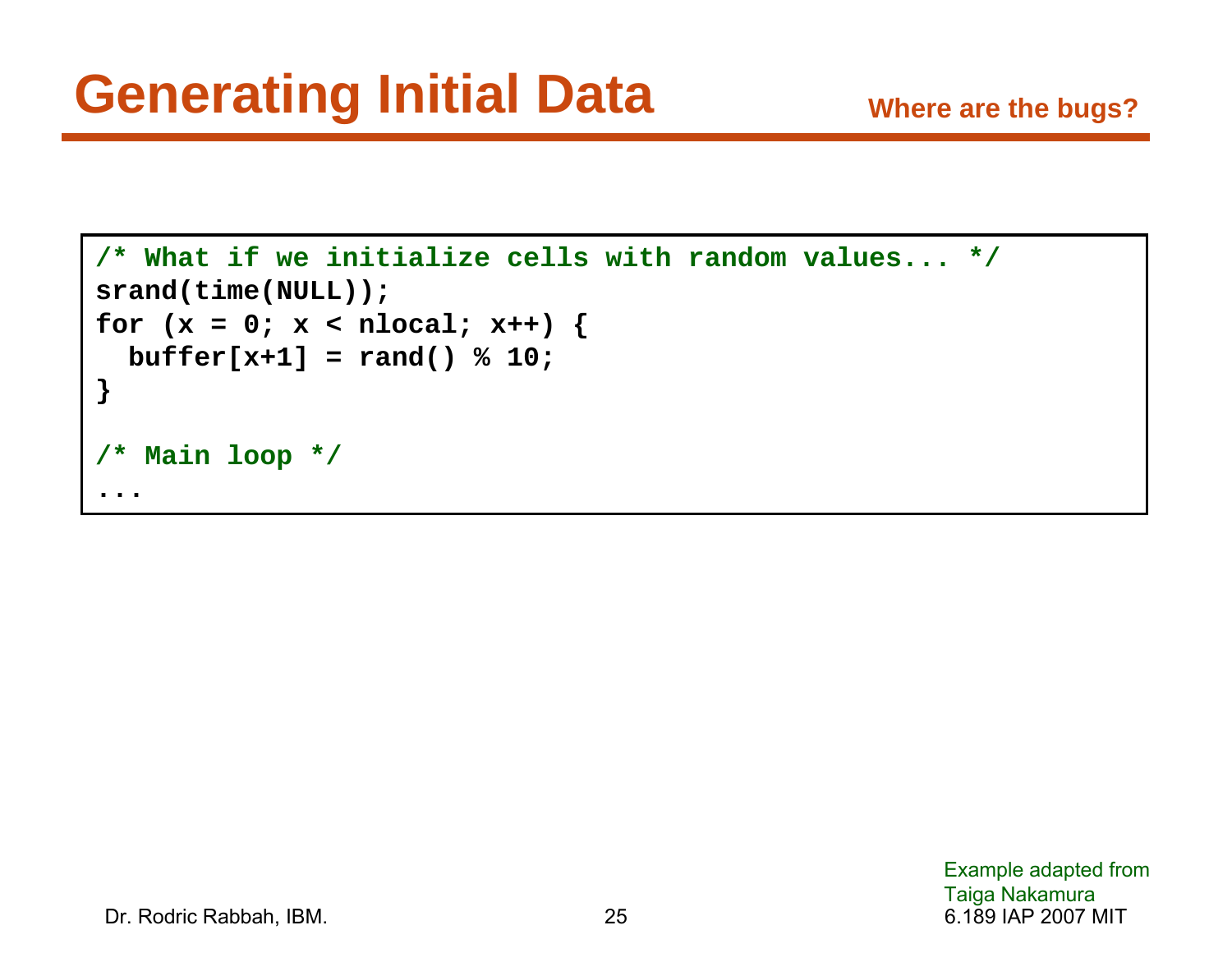```
/* What if we initialize cells with random values... */
srand(time(NULL));
for (x = 0; x < nlocal; x++) {
  buffer[x+1] = rand() % 10;
}
/* Main loop */
...srand(time(NULL) + rank);
```
- ● All processors might use the same pseudo-random seed (and hence sequence), spoiling independence
- $\bullet$  Hidden serialization in rand() causes performance bottleneck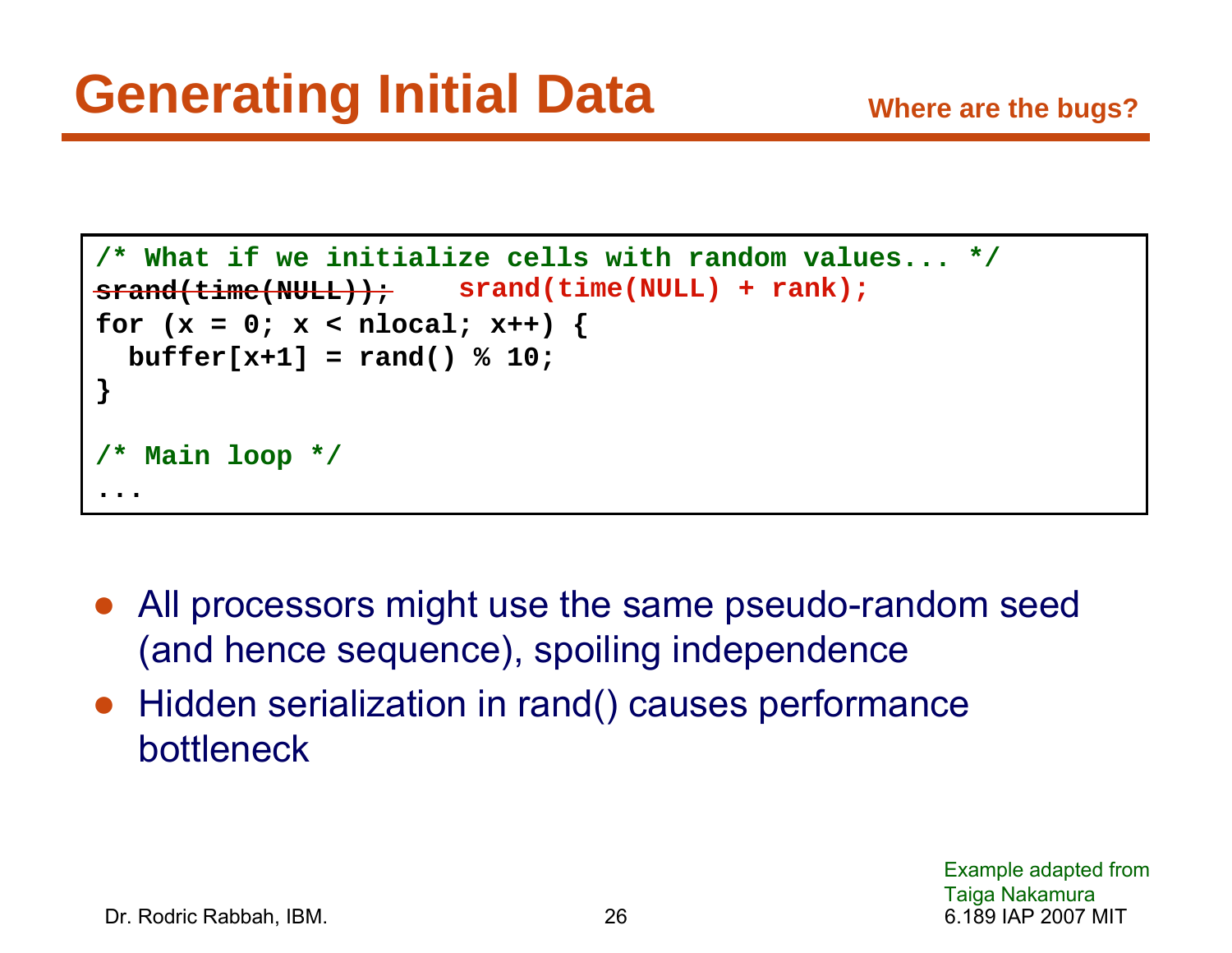# **Defect Pattern: Performance Scalability**

#### ● Symptoms

- $\mathcal{O}(\mathcal{O}_\mathcal{O})$ Sub-linear scalability
- $\mathcal{L}^{\text{max}}$ Performance much less than expected
- $\mathcal{O}^{\mathcal{O}}_{\mathcal{O}}$ Most time spent waiting

#### $\bullet$ Causes

- **Unbalanced amount of computation**
- $\mathbb{R}^n$ Load balancing may depend on input data

#### ● Prevention

- $\mathcal{L}^{\text{eff}}$ Make sure all processors are "working" in parallel
- $\mathcal{L}_{\mathcal{A}}$ Profiling tools might help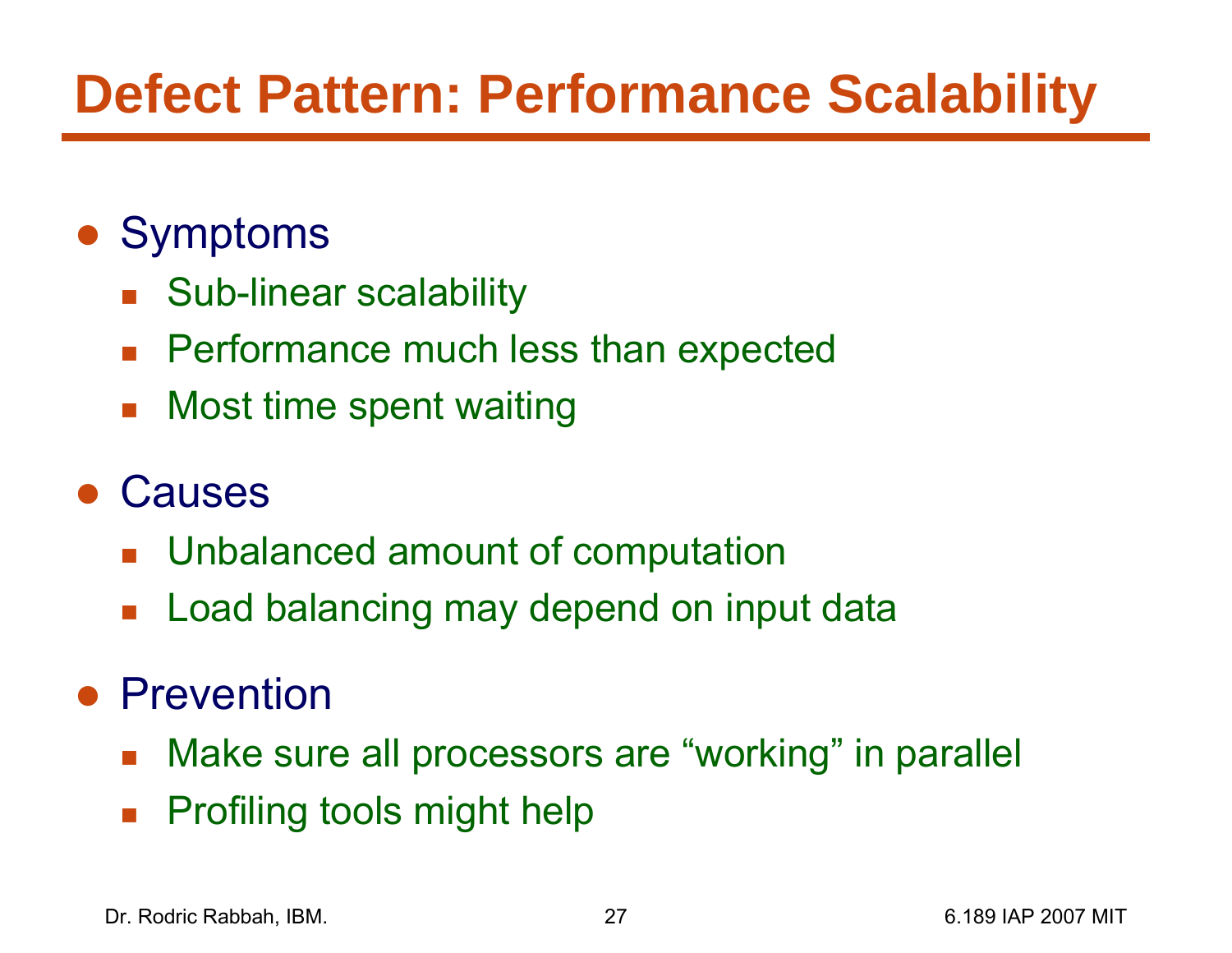#### **Summary**

- Some common bugs in parallel programming
	- $\overline{\mathbb{R}}$ Erroneous use of language features
	- $\mathcal{L}_{\mathcal{A}}$ Space decomposition
	- $\mathcal{O}^{\mathcal{A}}$ Side-effect of parallelization
	- **Synchronization**
	- **Performance scalability**

• There are other kinds of bugs as well: data race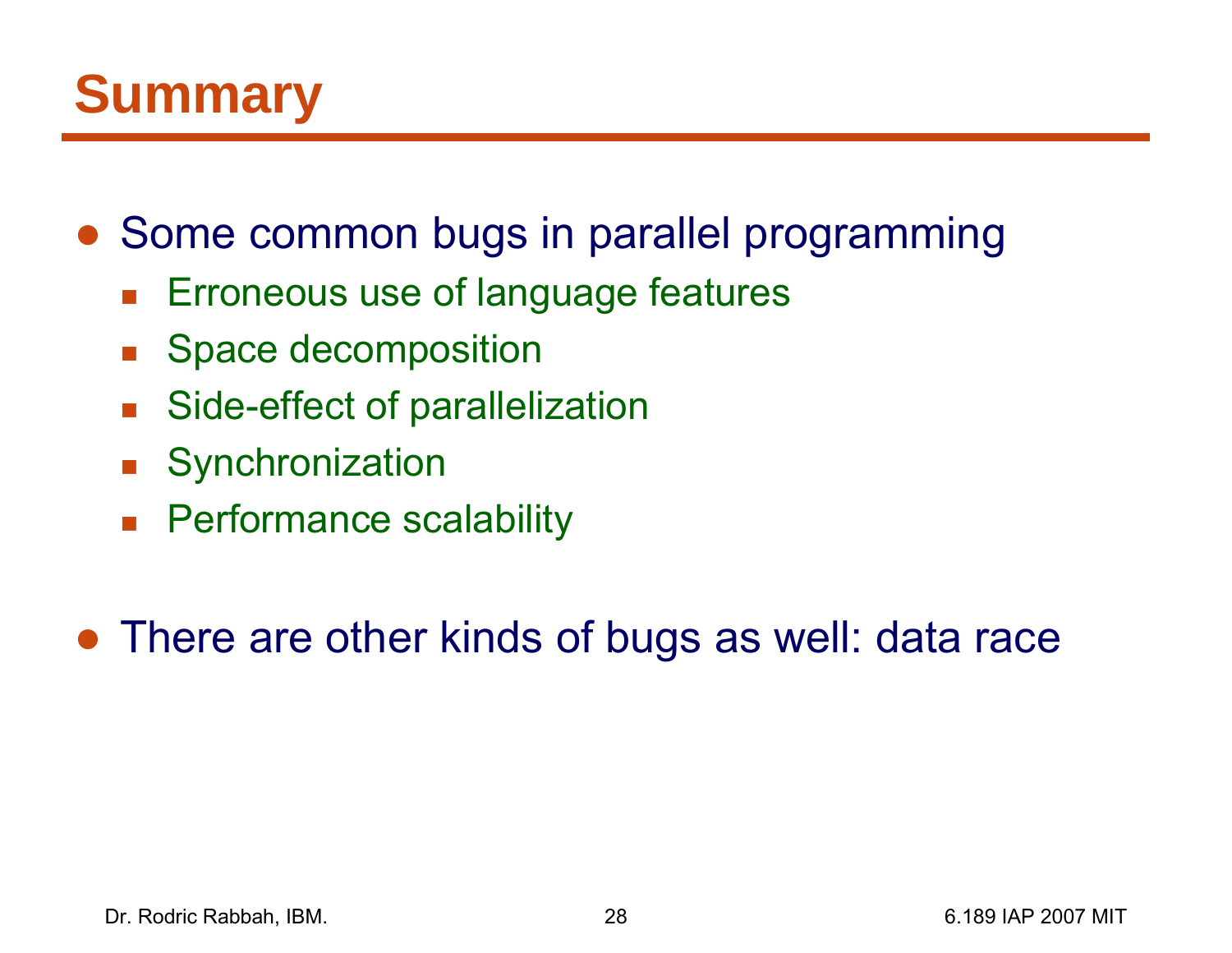## **Comment on Data Race Detection**

- Trace analysis can help
	- $\mathcal{L}^{\mathcal{L}}$ Execute program
	- **Generate trace of all memory accesses and** synchronization operations
	- $\mathcal{L}_{\text{max}}$  Build a graph of orderings (solid arrows below) and conflicting memory references (dashed lines below)
	- Detect races (when two nodes connected by dashed lines are not ordered by solid arrows)
- Intel Thread Checker is an example
	- **Nore tools available for automatic race detection**